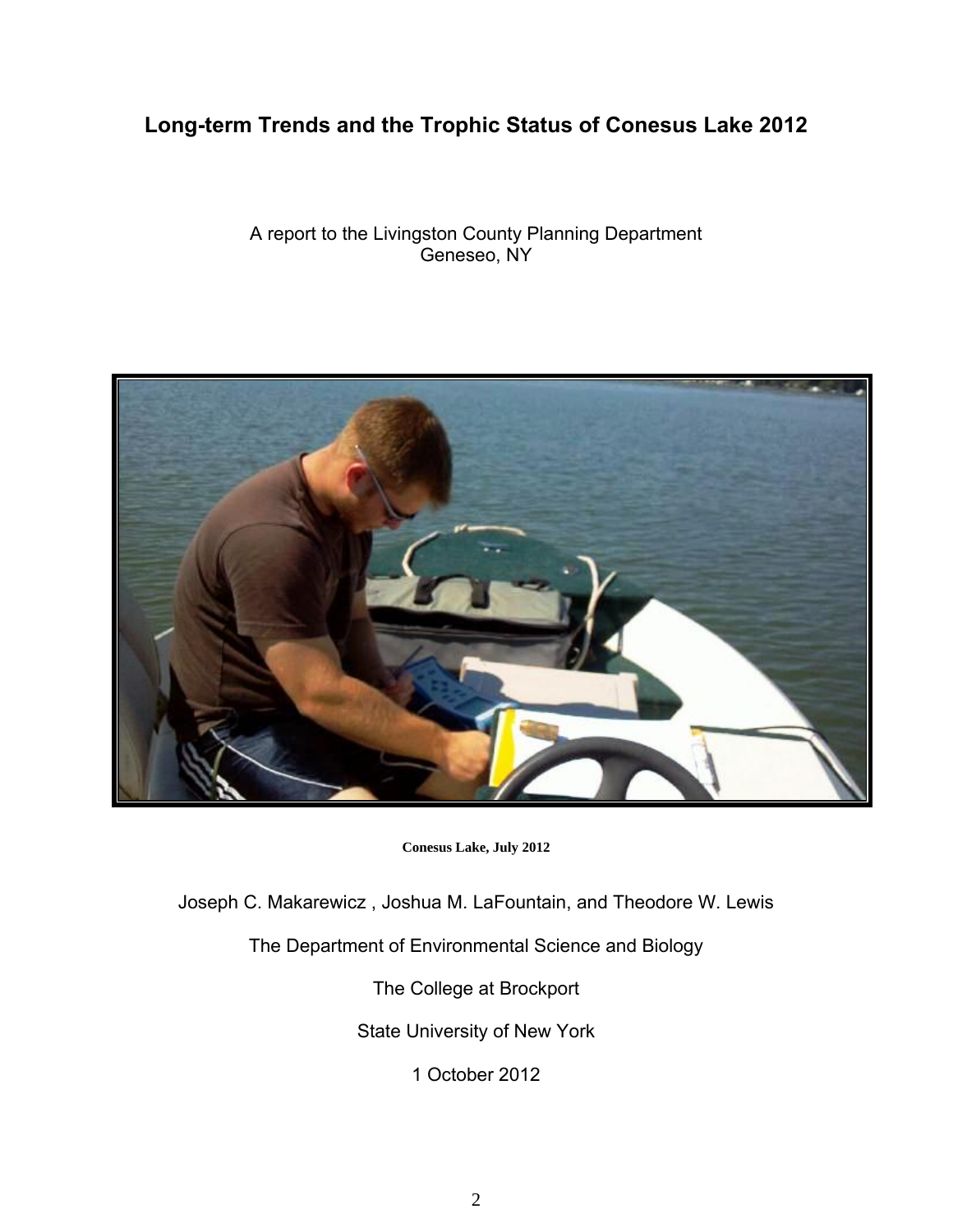# **Executive Summary**

1. Conesus Lake monitoring conducted by personnel from The College at Brockport during the summer of 2012 determined the current trophic status of the lake and if any improvements or further degradation of water quality had occurred. To accomplish this goal, lake chemistry was monitored from 22 May to 14 August 2012 and the following were completed: a trophic state assessment of the lake and an evaluation of long-term trends in lake chemistry.

2. Sodium is a component of deicing salt, which is used heavily during the winter on roads in the Conesus Lake watershed. Since 1985 there is a clear trend of increasing salt in the waters of Conesus Lake. The current average summer concentration of sodium is 27.85 mg Na/L: an increase of  $\sim$  3 mg Na/L since 2009 (mean=24.63 mg Na/L) in the epilimnion of Conesus Lake. This is an increase of  $\sim$  10 mg Na/L of sodium in the past 25 years. Whether or not this is a health issue is currently being debated by the US EPA.

3. Total phosphorus (TP) provides an estimate of all fractions of phosphorus potentially available to aquatic plants. From 22 May through 2 July 2012, TP and soluble reactive phosphorus (SRP) concentration were low and similar from the 0-m to 22-m depth. By 17 July, TP and SRP began to increase in the hypolimnion due to anaerobic conditions and remained high through the end of the sampling period. In 2012 the average epilimnetic TP concentration was 18.80 μg P/L. Historically, average concentrations of TP in the epilimnion of Conesus Lake have surpassed the NYSDEC Ambient Water Quality Guideline of 20 μg P/L of surface waters. During the summer of 2012, the average epilimnetic TP concentration was for the first time in 30 years below the 20 μg P/L NYS guideline. This decrease in epilimnetic TP concentrations may be the result of management efforts in various agriculturally dominated Conesus Lake watersheds.

4. Algal abundance in lakes can be estimated by measuring chlorophyll *a (*Chl *a)*  concentrations. Epilimnetic Chl *a* concentrations in the summer of 2012 ranged from 3.0 to ~11 μg/L with an average of 6.6 μg/L. Considering Chl *a* concentrations, the lake was classified for many years as eutrophic (Chl *a* greater than 7.3). However, since  $\sim$ 2000 Chl *a* concentrations have been decreasing and since 2004 have fallen into the mesotrophic range (2.6 to 7.3 μg/L).

5. Carlson's Trophic Status Index (TSI) was developed to assess the trophic state of a lake by considering summer epilimnetic TP, Chl *a* concentrations, and summer secchi disk depth. This index is one of several that can be used to evaluate the trophic status of a lake; that is, what is the overall productivity of the lake. The TSI for TP (45.1), chlorophyll (49.2), and secchi disk (46.0) averaged 46.8, suggesting a mesotrophic status for Conesus Lake.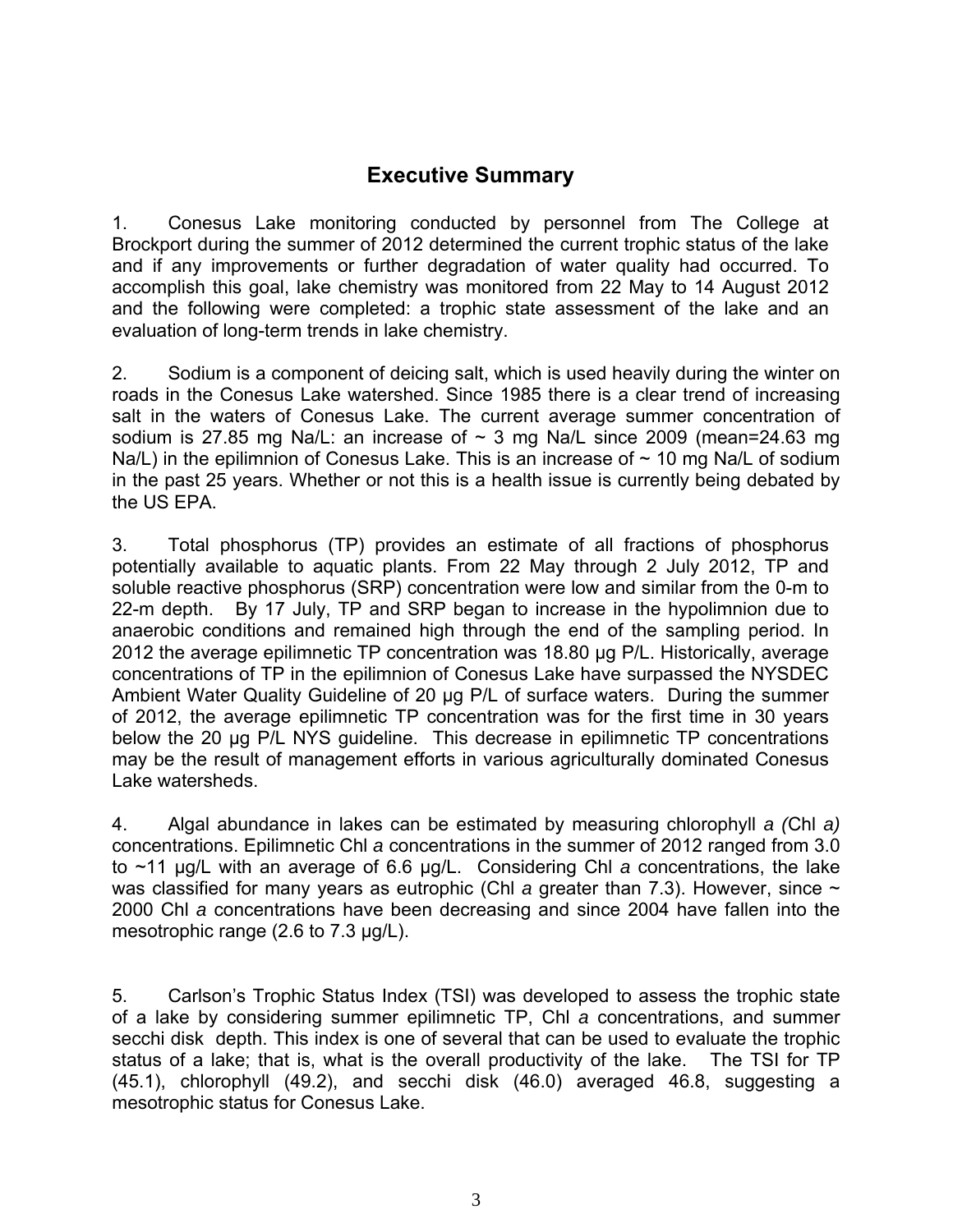6. Several different indicators suggest that Conesus Lake water quality and trophic status may be improving. Total phosphorus is below the 20 μg P/L guideline of the NYSDEC, Chl *a* levels have decreased to a less productive state, and the trophic status index has changed from eutrophic to mesotrophic. All suggest a mesotrophic state and temporal improvement. These suggested improvements in the open waters of Conesus Lake may be the result of management efforts in various agriculturally dominated Conesus Lake watersheds discussed in Makarewicz *et al*. (2009, 2012).

### **Recommendations**

1. The monitoring of Conesus Lake should continue. Current results suggest a slow improvement in it's surface water. The status of the lake's water quality has been an issue for many years. If it is indeed improving as suggested, this success story needs to be communicated to the general public.

2. The importance of managing nutrients and soil loss from the watershed is now even more important to prevent a relapse or return to less desirable conditions. Continuing efforts to reduce nutrient losses from sources in agriculture, from septic systems above the ring sewer, and from lawn fertilizers should be emphasized.

## **Introduction**

Conesus Lake is the western-most lake of the Finger Lakes Region of New York State. The lake is 12.6 km long in a north-south direction and has an average width of 1.06 km. Conesus is a relatively shallow lake compared to other New York Finger Lakes with an average depth of 11.5 m and a maximum depth of 20.2 m (SOCL 2002). The Conesus Lake watershed encompasses six towns (Conesus, Geneseo, Groveland, Livonia, Sparta, and Springwater) in Livingston County. The watershed is characterized by slight slopes at the northern outlet and southern inlet areas and steeper slopes along the flanks and southern portion of the lake. There are numerous tributaries and rivulets entering the lake (Forest *et al.* 1978) that account for large amounts of erosion and sediment that enter the lake system. For example, in August 2005 Stantec Consulting Services (2005) indicated that most of the 12 stream reaches visited were in an unstable state due to the heavy sediment supplies of the past and to the related geomorphic adjustment.

In 2000 the New York State Department of Environmental Conservation (DEC) listed Conesus Lake on its Priority Waterbodies List (DEC 2000). The DEC identified the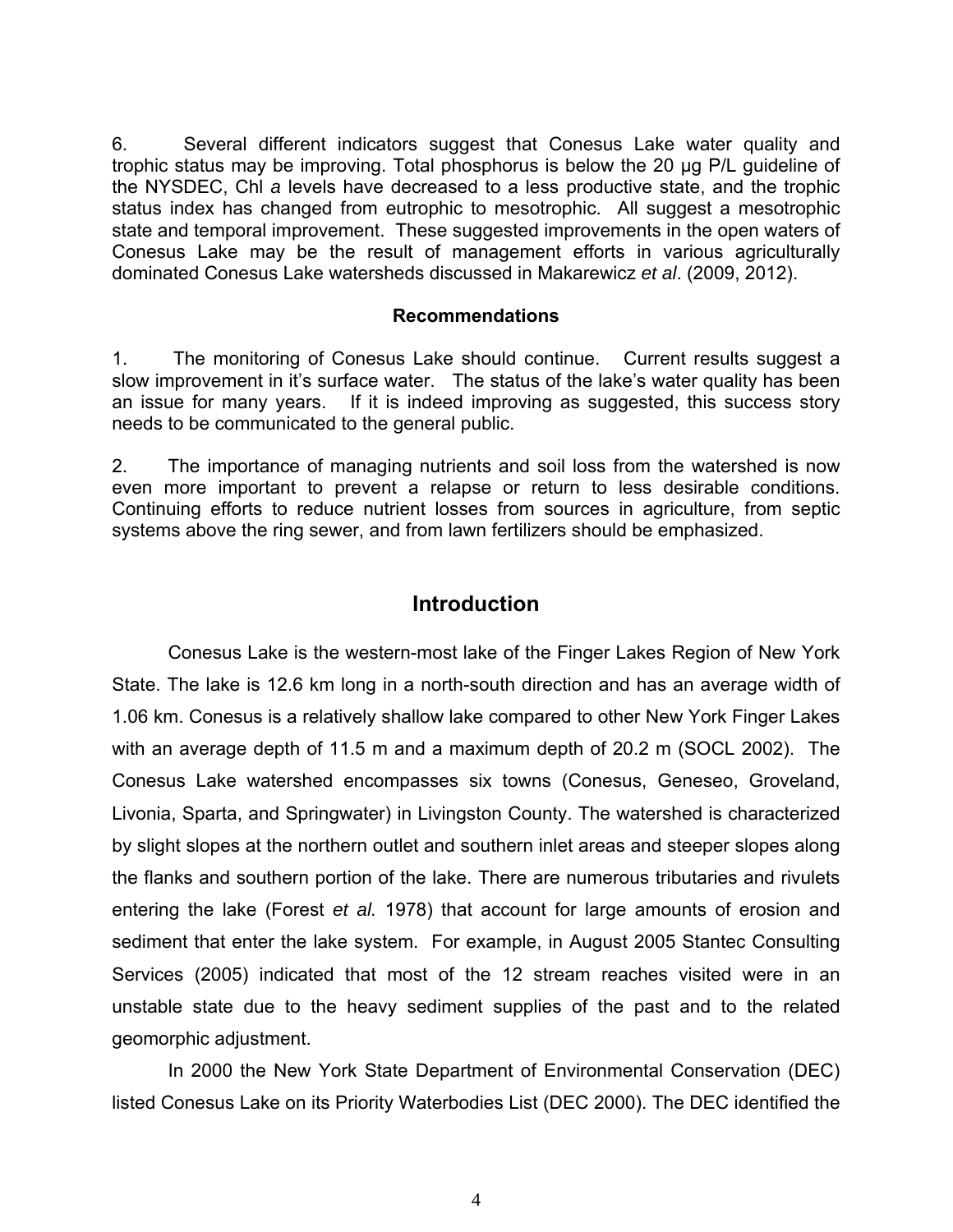lake as impaired for boating and bathing purposes, stressed relative to fishing and aesthetics, and threatened as a water supply. The Livingston County Planning Department reported the following problems as being critical to the degraded health of Conesus Lake: 1) weed growth and invasive species, 2) increased algae from phosphorus loading, 3) pathogens from animal waste, 4) pesticides from residential and agricultural sources, 5) increasing salts from deicing chemicals on impervious surfaces, and 6) erosion from various land-use practices and developments (SOCL 2002). Since then, monitoring and management plans for land use have been recommended and/or updated (Makarewicz *et al*. 2008, Makarewicz and Lewis 2009, CLWC 2011). A major achievement of long-term monitoring on Conesus Lake is the creation of a database that can be used as a tool to assess the trophic health of the lake over time. Measuring selected chemicals, such as phosphorus, measuring the transparency of water, and determining the amount of algae (chlorophyll as a surrogate) in the water provide an indication of trophic status and water quality. When these indicators are compared with historical data collected over the last 30 years by the Livingston County Planning Department, trends in the environmental health of the lake may be determined The goal of this project was to update information on water chemistry of Conesus Lake to determine if any progress has been made in improving water quality and trophic state of the lake.

### **Methods**

Water sampling and physical measurements were taken at approximately the deepest point in the southern basin of Conesus Lake (GPS coordinates: 42.75473, - 77.71535) beginning on 22 May and ending on 14 August 2012. Water samples for nutrient analysis were taken at 3-m intervals from 0 to 18 m, while a Hydrolab DataSonde 5® (Model DS5) recorded temperature, Chl *a*, and dissolved oxygen at 1-m intervals from the below the surface of the water (0 m) to just above the sediment surface (between 21-22 m depending on the date).

 Water samples were taken with a Van Dorn water bottle, preserved, and analyzed using standard methodologies (APHA 2012). All samples for dissolved nutrient analysis [SRP, nitrate  $(NO<sub>2</sub>+NO<sub>3</sub>)$ ] were filtered immediately on site with 0.45-um MCI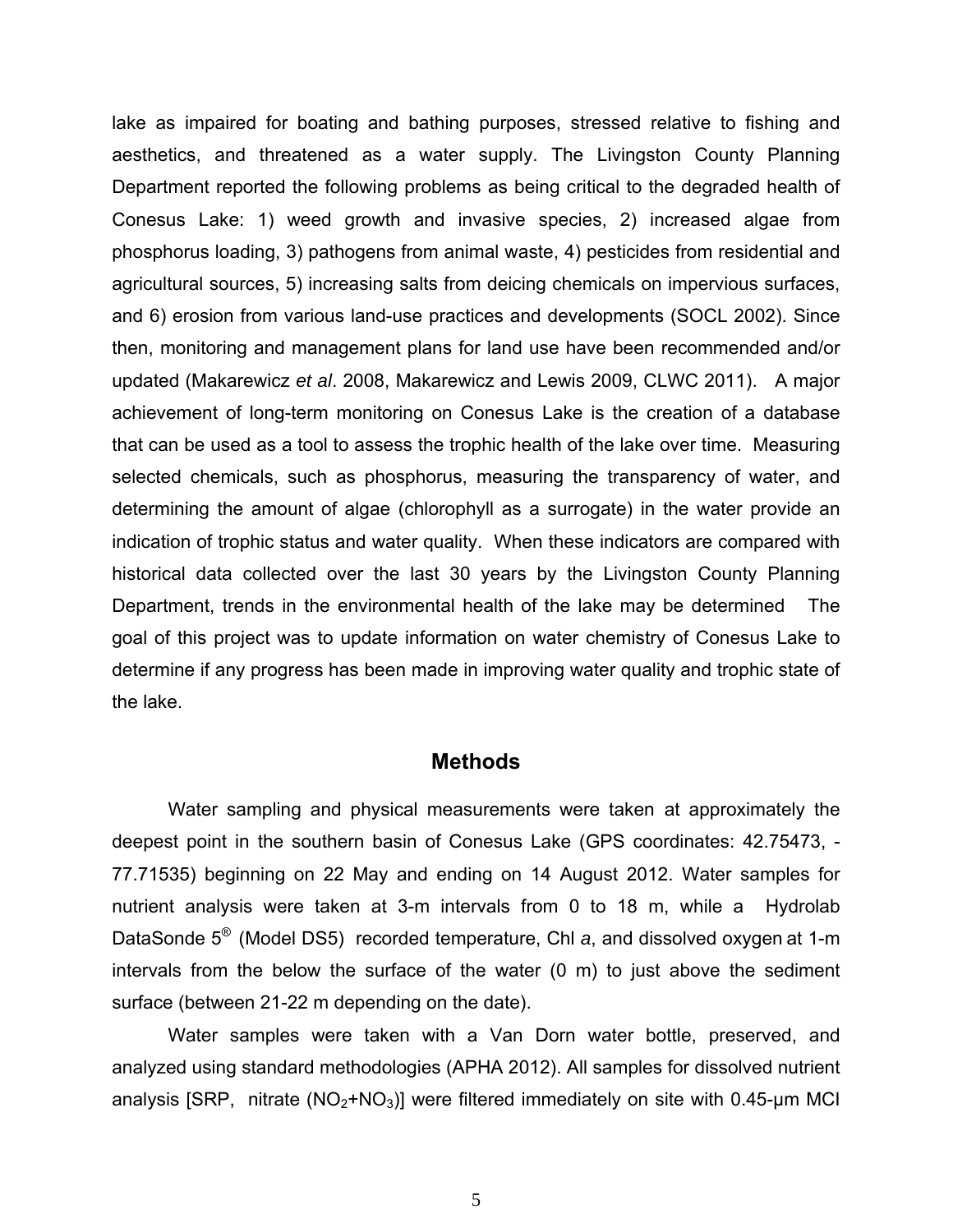Magna Nylon 66 membrane filters and held at 4°C until analysis the next day. Samples for each depth were analyzed for TP [APHA Method 4500-P F and persulfate digestion (APHA 4500-p.b. 5)],  $NO<sub>2</sub>+NO<sub>3</sub>$  (APHA Method 4500-NO<sub>3</sub>-F), total nitrogen (TN) (APHA Method 4500-N C), and SRP (APHA Method 4500-P F). Analyses for these parameters were performed on a Technicon AutoAnalyser II. Direct Air-Acetylene Flame Method (APHA 3111 B) was used for the analysis of dissolved sodium in the epilimnion (3-m depth). Method Detection limits were as follows: SRP (0.48 µg P/L), TP (0.38 µg P/L), TN (0.020 mg N/L), sodium (0.78 mg Na/L), and  $NO<sub>2</sub>+NO<sub>3</sub>$  (0.005 mg N/L). The secchidisk depth was determined a black and white 20-cm disk.

The Hydrolab was calibrated for dissolved oxygen and chlorophyll prior to each sampling date. Independent measurements of Chl-*a* (2-m tube composite) were made using a Turner Model 111 Fluorometer. Aliquots of 500-mL of water sample were filtered through glass fiber filters and extracted with 90% alkaline acetone. Extracted samples were centrifuged and measured fluorometrically (Wetzel and Likens 2000). Dissolved oxygen samples were collected at several depths using a Van Dorn Sampler and analyzed by the azide modification of the Winkler Method (APHA Method 4500-O C). Results for dissolved oxygen and Chl-*a* from the Hydrolab were compared to Winkler and fluorometric results. If required, the Hydrolab was recalibrated prior to a field trip.

#### **Quality Control**

 All water samples were analyzed within 24 hours of collection at the Water Chemistry Laboratory at The College at Brockport, State University of New York (NELAC – EPA Lab Code # NY01449). In general, this program includes biannual proficiency audits, annual inspections, and documentation of all samples, reagents, and equipment under good laboratory practices. All quality control (QC) measures are assessed and evaluated on an on-going basis. As required by NELAC and New York's ELAP certification process, method blanks, duplicate samples, laboratory control samples, and matrix spikes are performed at a frequency of one per batch of 20 or fewer samples. Field blanks are routinely collected and analyzed. Analytical data generated with QC samples that fall within prescribed acceptance limits indicate the test

6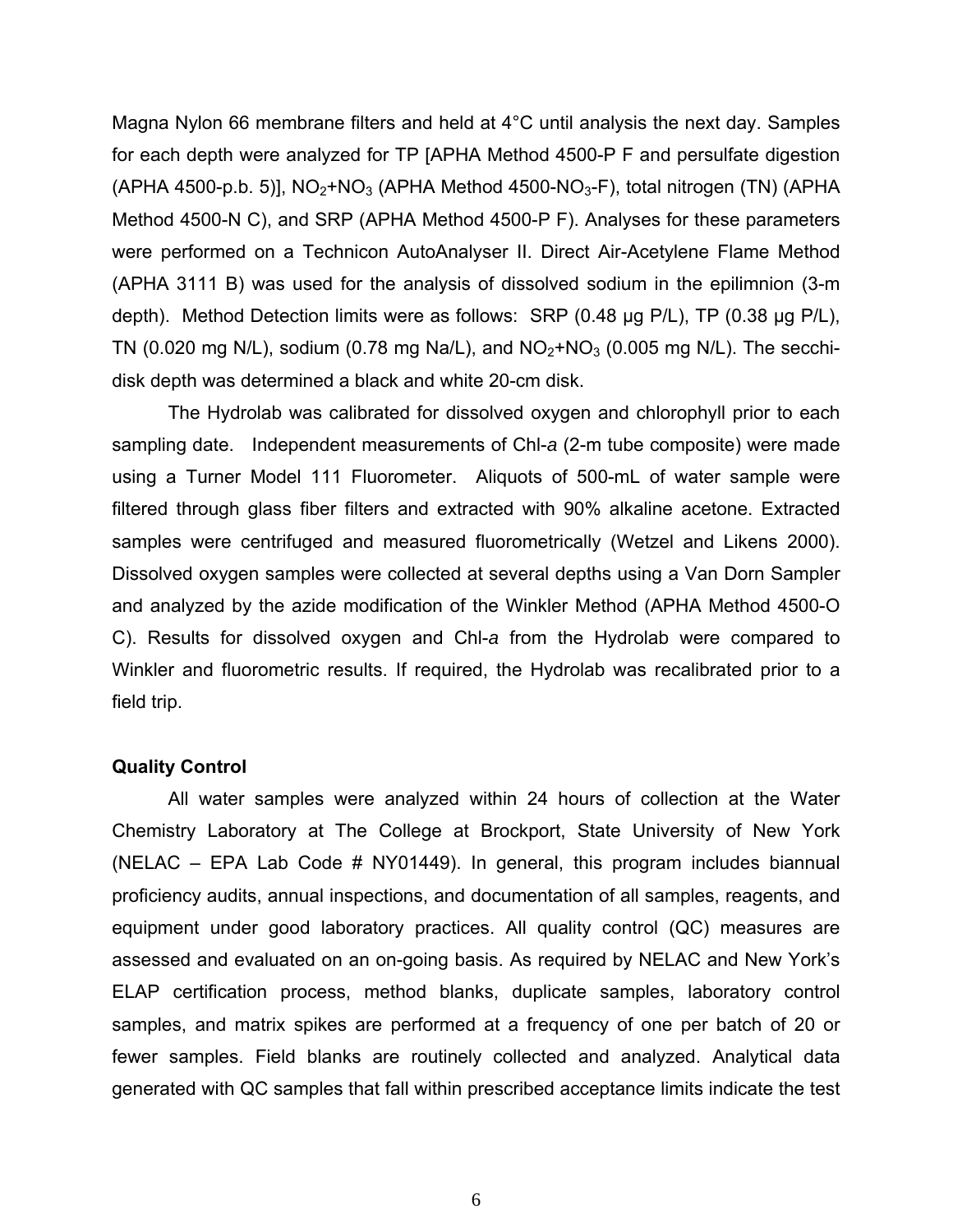method was in control. For example, QC limits for laboratory control samples and matrix spikes are based on the historical mean recovery plus or minus three standard deviations. QC limits for duplicate samples are based on the historical mean relative percent difference plus or minus three standard deviations. Data generated with QC samples that fall outside QC limits indicate the test method was out of control. These data are considered suspect and the corresponding samples are reanalyzed. As part of the NELAC certification, the lab participates semi-annually in proficiency testing program (blind audits, Table 1) for each category of ELAP approval. If the lab fails the proficiency audit for an analyte, the lab director is required to identify the source and correct the problem to the certification agency.

# **Results and Discussion**

### **Temperature and Dissolved Oxygen**

Because of the abnormally warm spring in 2012, the lake was stratified by the first sampling date on 22 May 2012 (Fig. 1) and remained stratified to the last sampling date on 14 August 2012 (Fig. 2). The epilimnion never exceeded  $\sim$  8 m in depth. Epilimnetic dissolved oxygen concentrations always remained above 7 mg/L (Figs. 1 and 2). On 22 May 2012, the deep colder water area, the hypolimnion, had  $\sim$  4 mg/L of oxygen present. A month later (5 June 2012), hypolimnetic oxygen was  $\sim$  1 mg/L from  $\sim$  15 to 22 m of depth. By 19 June, the hypolimnion was anaerobic; that is, anoxic conditions were evident. By 7 July, anaerobic conditions were observed from  $\sim$  7 m to 22 m of depth.

### **Phosphorus (Figures 1-5, Table 2)**

Soluble reactive phosphorus (SRP) consists of the inorganic orthophosphate ( $PO<sub>4</sub>$ ) form of phosphorus that is soluble in water. These orthophosphates are directly taken up by algae and are generally considered the limiting factor for plant growth in New York lakes. Measuring SRP acts as an index of the amount of phosphorus immediately available for algal growth. Over the 2012 summer, epilimnetic (0 and 3 m) SRP ranged from 0.10 to 3.0 μg P/L. Hypolimnetic SRP concentrations reached as high as 349.6 μg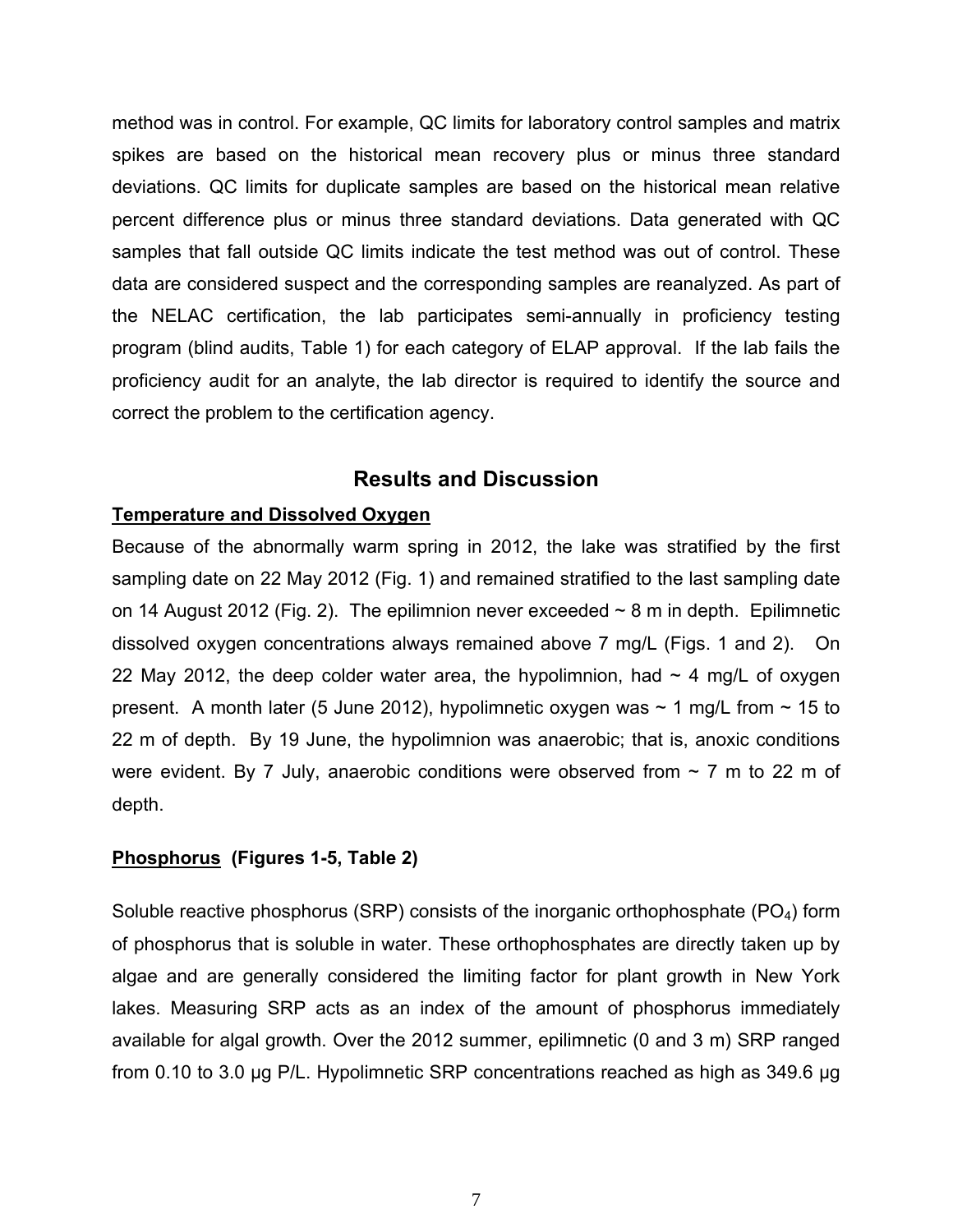P/L by 14 August as a result of the anoxic conditions that cause sediments to release phosphorus (Figs. 1 and 2). Since 2002, SRP has decreased in the epilimnion (Fig. 5).

Total phosphorus (TP) provides an estimate of all fractions of phosphorus potentially available to aquatic plants. From 22 May through 2 July 2012, TP and SRP concentrations were low and similar from the 0-m to 22 m depth. By 17 July, TP and SRP began to increase in the hypolimnion due to anaerobic conditions and remained high through the end of the sampling period (Fig. 3). In 2012 the average epilimnetic (0 and 3m) TP concentration was 18.8 μg P/L ranging from a low of 11.1 μg P/L on May 22 to a high of 22.4 μg P/L on July 2 (Table 2). Historically, average concentrations of TP in the epilimnion of Conesus Lake have surpassed the NYSDEC Ambient Water Quality Guideline of 20 μg P/L of surface waters (Fig. 4). During the summer of 2012, the average epilimnetic TP concentration was for the first time in 30 years below the 20 μg P/L NYS guideline (Fig. 4). This decrease in epilimnetic TP concentrations may be the result of management efforts in various agriculturally dominated Conesus Lake watersheds (Makarewicz *et al*. 2009, Makarewicz *et al*. 2012).

 Hypolimnetic (below 9 m) TP concentrations remained similar to the epilimnetic concentrations through 2 July (Fig. 3). However, hypolimnetic (below 9 m) TP concentrations began to increase on 17 July (Fig. 3) due to sediments releasing phosphorus as a by-product of anaerobic redox reactions which develop with thermal stratification (Figs. 1 and 2). Total phosphorus concentrations reached as high as  $\sim$  400 μg P/L in the hypolimnion by 14 August, 2012. This is  $\sim$  200 μg P/L lower than the 600 μg P/L concentration of TP in the hypolimnion in 2009 (Makarewicz *et al*. 2009). Because the amount of P released from sediment to the hypolimnion is dependent on the length of stratification period, this result may or may not be directly related to improved management in Conesus Lake watersheds. As mentioned, TP concentrations in the epilimnion and hypolimnion appear to be on a decreasing trend over the past few sampling years (Fig. 4).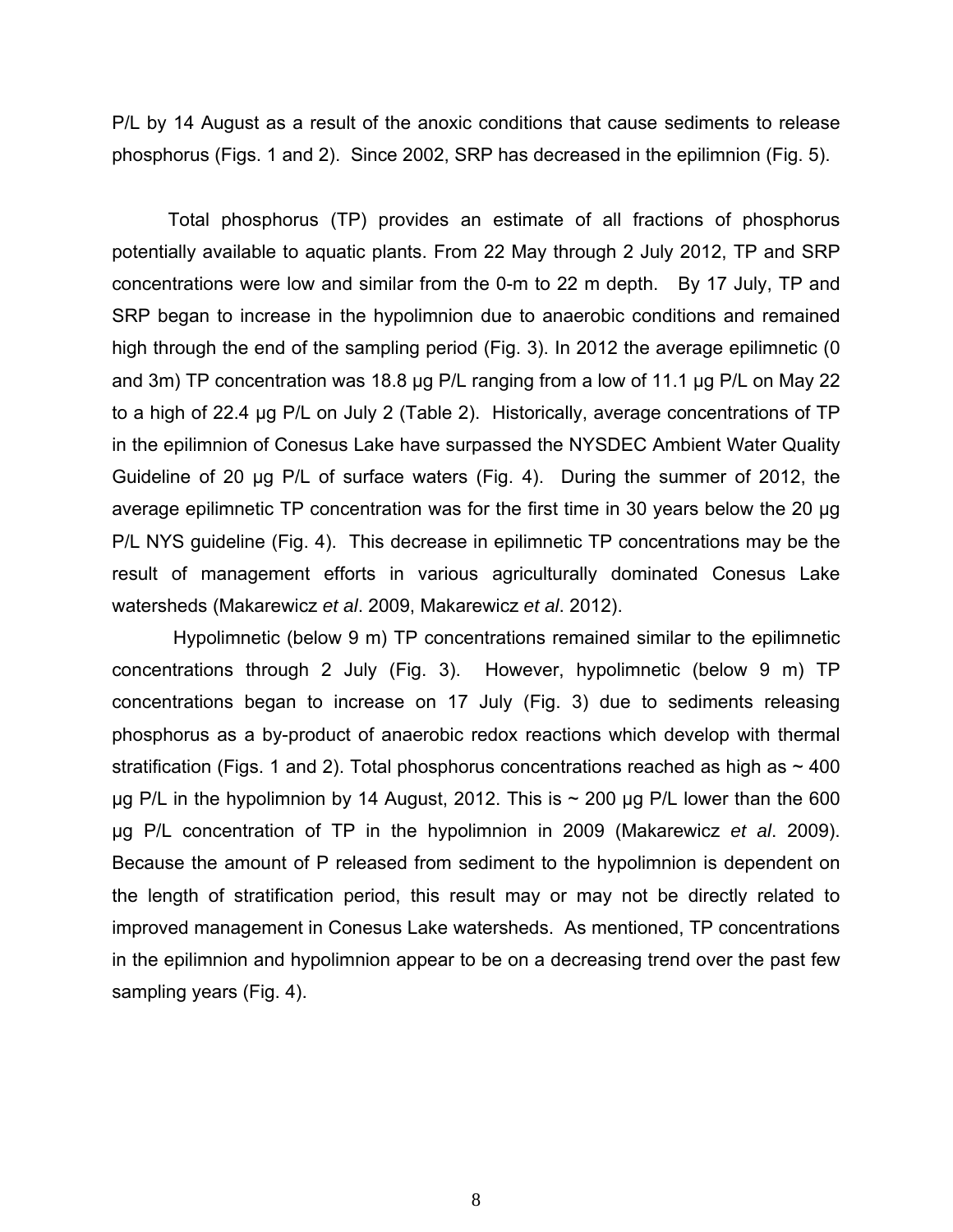### **Chlorophyll** *a*

Algal abundance in lakes can be estimated by measuring chlorophyll *a* concentrations. In lakes where phosphorus is the limiting nutrient, algal abundance generally reflects any increase or decrease in phosphorus concentrations. With depth, Chl *a* concentration generally peaks in the lower portion of the epilimnion (0 to 6 m) and into the metalimnion (~ 6 to ~ 9m, Figs. 1 and 2). Epilimnetic Chl *a* concentrations in the summer of 2012 ranged from 3.0 to  $\sim$  11 µg/L with an average of 6.6 µg/L (Figs. 1 and 2). Since 1985, average summer epilimnetic concentrations are quite variable (average range = 3.0 to 14.7 μg/L). Considering Chl *a* concentrations, the lake was classified for many years as eutrophic (Chl a greater than 7.3, Table 3). However, since ~ 2000 Chl *a*  concentrations have been decreasing and since 2004 have fallen into the mesotrophic range (2.6 to 7.3 μg/L, Table 3).

### **Nitrate and Total Nitrogen**

Nitrate is a compound which occurs naturally and may be augmented by point and nonpoint sources of nitrate which include septic systems, fertilizers and manure, and industrial waste and landfills. At elevated levels, nitrate can be harmful to animals and people. In Conesus Lake, nitrate concentrations were generally very low (<0.15 mg N/L) at all depths over the summer of 2012 (Fig. 3). Low levels of  $NO<sub>2</sub>+NO<sub>3</sub>$  tend to favor the growth of nuisance blue-green algae (Cyanobacteria), which dominate Conesus Lake during the summer and are capable of fixing atmospheric nitrogen. Average epilimnetic nitrate had generally been increasing in the lake until 2004, when the levels began to decrease (Fig. 5). This trend continued in 2012 where the average epilimnetic concentration was 0.03 mg N/L and nitrate was not detectable at all depths by August (Fig. 5).

 Total nitrogen represents the sum of organic and inorganic nitrogen compounds. In 2012 total nitrogen ranged from 0.33 to 0.58 mg N/L in the epilimnion and averaged 0.43 mg N/L. Hypolimnetic total nitrogen increased from 0.59 mg N/L in May to 1.21 mg N/L in August (Fig. 4).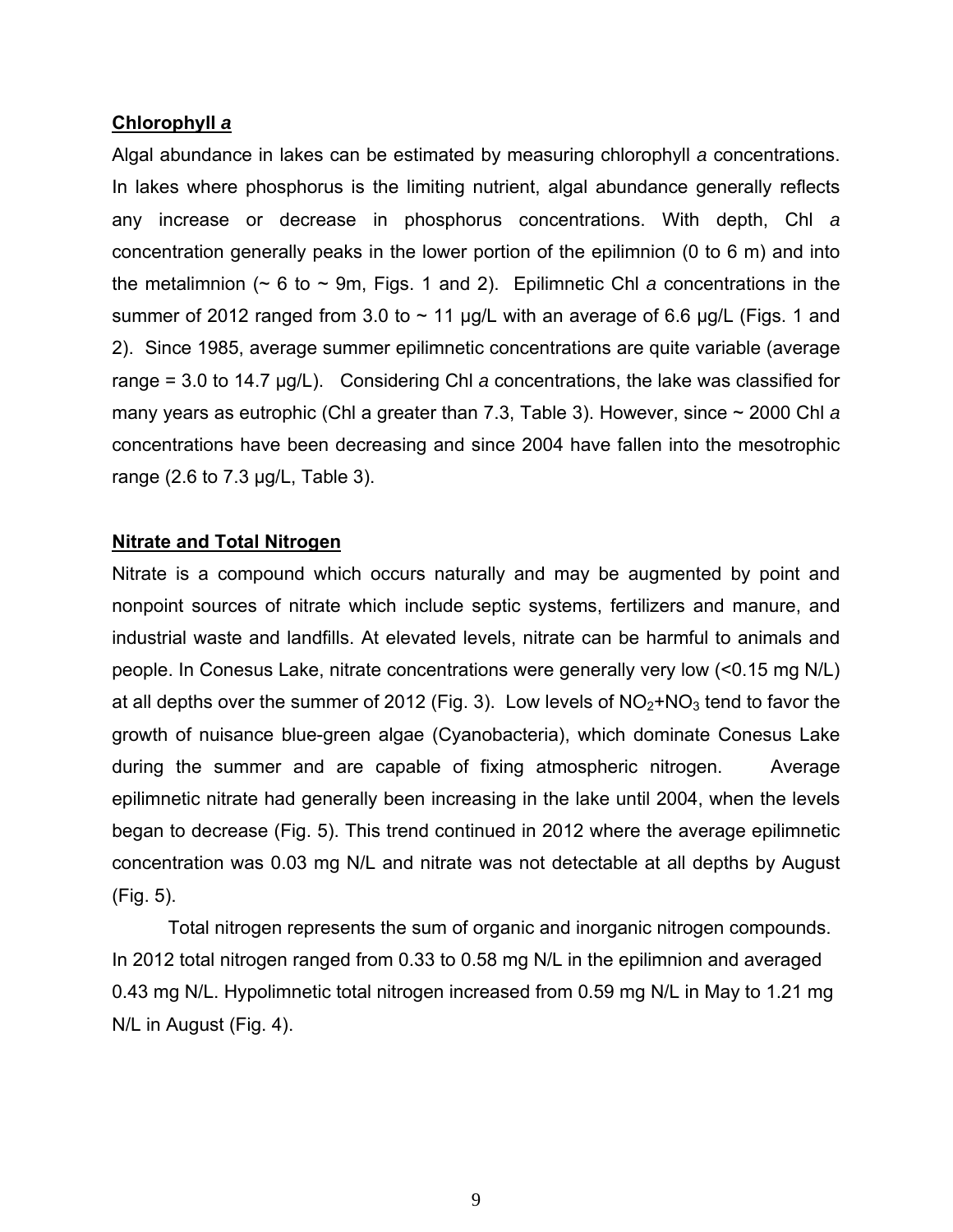#### **Sodium**

Sodium enters a watershed mainly through its use as a deicing salt for roads. In winters, these deicing salts are used heavily around Conesus Lake, and as a result sodium has had an increasing trend in the lake since 1985 (Fig. 5). Throughout the summer, sodium concentrations were similar from the surface to the bottom of the lake (Fig. 6). In 2012 average epilimnetic sodium was 27.85 mg Na/L and ranged from 23.76 to 30.53 mg Na/L. This level of average epilimnetic sodium was the highest it has been since the start of its measurements in 1985 and is much higher than the debated EPA's 20 mg Na/L Drinking Water Equivalency Level (DWEL or guidance level) for sodium (Makarewicz *et al*. 2009).

### **The Environmental Health of Conesus Lake**

Carlson's Trophic Status Index (TSI) was developed to assess the trophic state of North American lakes by considering summer epilimnetic TP, Chl-*a* concentrations, and summer secchi-disk depth. This index is one of several that can be used to evaluate the trophic status of a lake; that is, what is the overall productivity of the lake. The TSI for TP (45.1), chlorophyll (49.2), and secchi disk (46.0) averaged 46.8, suggesting a mesotrophic status for Conesus Lake (Table 3). Also, average Chl *a* (6.5 μg/L), TP (18.8 μg/L), and secchi disk (3.0 m) readings for the summer 2012 period also suggest a mesotrophic status for Conesus Lake (Table 3). Lastly, the temporal trends in TP, Chl *a,* and the overall Trophic Status Index (Table 4) have been decreasing over the past decade. As discussed earlier, Chl *a* concentrations have for years suggested a eutrophic state for Conesus Lake (Chl *a* greater than 7.3, Table 3). However, since  $\sim$ 2000 chlorophyll *a* concentrations have been decreasing and since 2004 have fallen into the mesotrophic range (2.6 to 7.3 μg/L, Fig. 5). Similarly, during the summer of 2012, the average epilimnetic TP concentration was for the first time in 30 years below the 20 μg P/L NYS guideline (Fig. 4). Several different indicators are suggesting that the water quality and trophic status of the open offshore waters of Conesus Lake may be improving. The decrease in epilimnetic TP concentrations may be the result of management efforts in various agriculturally dominated Conesus Lake watersheds (Makarewicz *et al*. 2009, 2012).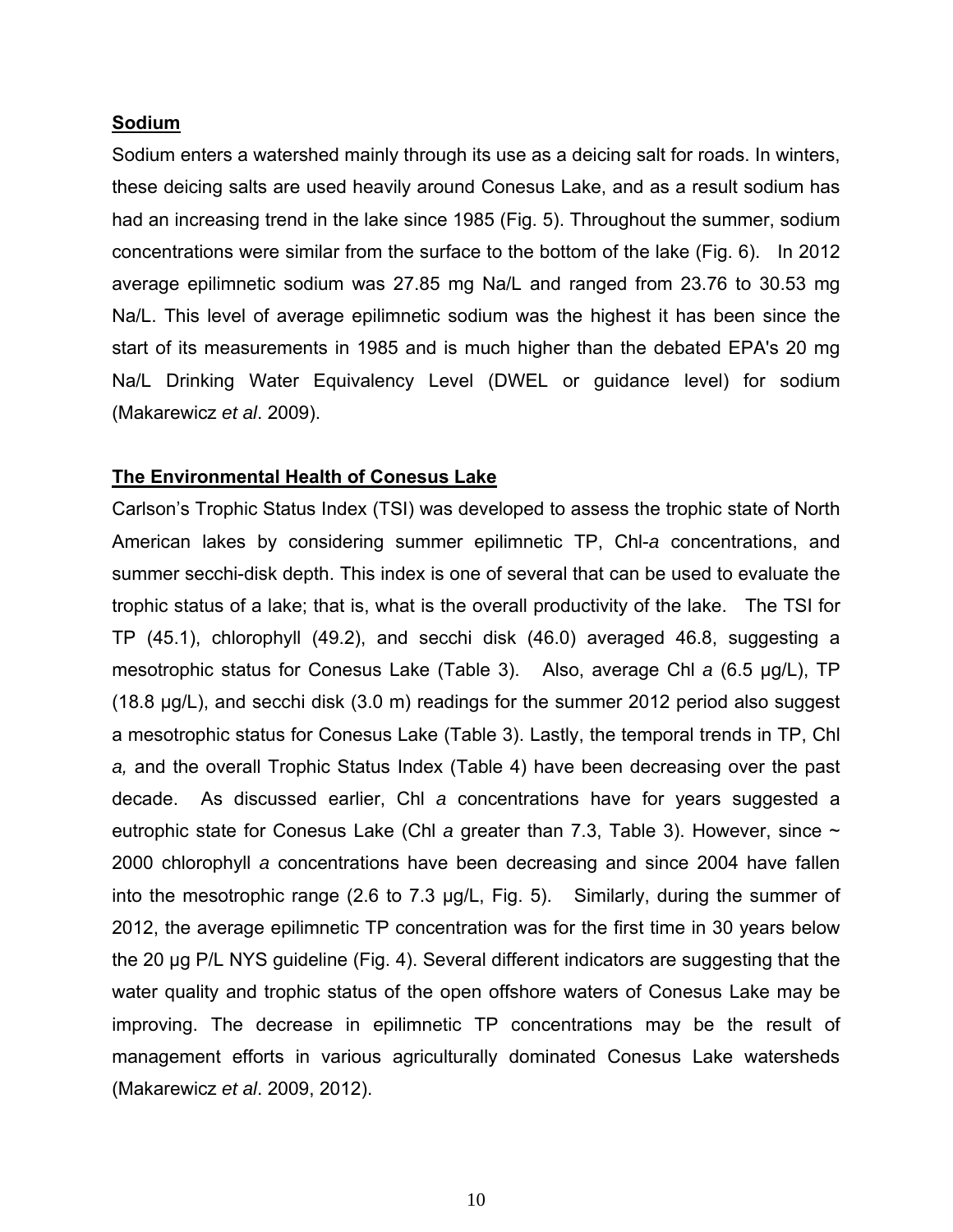# **References**

- APHA. 2012. *Standard Methods for the Examination of Waste and Wastewater*. American Public Health Association. 22nd ed. New York, NY.
- Carlson, R.E. and Simpson, J.. 1996. *A Coordinator's Guide to* Volunteer *Lake Monitoring Methods*. North American Lake Management Society. 96 pp.
- CLWC. 2011. *Assessment of the Conesus Lake Watershed management plan in 2011*. Conesus Lake Watershed Council, Geneseo NY.
- Department of Environmental Conservation. 2000. *Water quality report* (Section 305b). Albany, NY: Water Assessment and Management Division of Water.
- Forest, H.S., Wade, J.Q., and Maxwell, T.F. 1978. *The limnology of Conesus Lake*. New York: Academic Press: 122-225.
- Halfman, J.D. and O'Niell, K. 2009. *Water quality of the Finger Lakes, New York:2005- 2008*. Department of Geoscience & Environmental Studies Program: Finger Lakes Institute. Geneva, NY.
- Makarewicz, J. C. and Lewis, T.W. 2009. *Conesus Lake Limnology 2009*. Department of Environmental Science and Biology: The College at Brockport. Brockport, NY. *Technical Reports.* Paper 9.http://digitalcommons.brockport.edu/tech\_rep/9
- Makarewicz, J. C., Lewis, T.W., and Severson, C. 2008. *Conesus Lake 2008*. Department of Environmental Science and Biology: The College at Brockport. Brockport, NY. *Technical Reports.* Paper 34. http://digitalcommons.brockport.edu/tech\_rep/34
- Makarewicz, J.C., Lewis, T.W., Bosch, I., Noll, M.R., Herendeen, N., Simon, R.D., Zollweg, J. 2009. The impact of agricultural best management practices on downstream systems: Soil loss and nutrient chemistry and flux to Conesus Lake, New York, USA. 35 (Supplement 1): 23–36.
- Makarewicz, J.C., Lewis, T.W., and Pettenski, D. 2012. Stream Water Quality Assessment of Long Point Gully, Graywood Gully, and Sand Point Gully: Conesus Lake Tributaries Spring 2012. *Technical Reports.* Paper 86. http://digitalcommons.brockport.edu/tech\_rep/86
- SOCL. 2002. *State of the Conesus Lake Watershed.* Livingston County Planning Department, Geneseo, NY.
- Stantec Consulting Services. 2005. *Streambank Remediation Study. Conesus Lake watershed.* Livingston County Planning Department. Geneseo , NY
- Wetzel, R.G. and Likens, G.E. 2000. *Limnological Analyses.* New York, NY: Springer Verlag.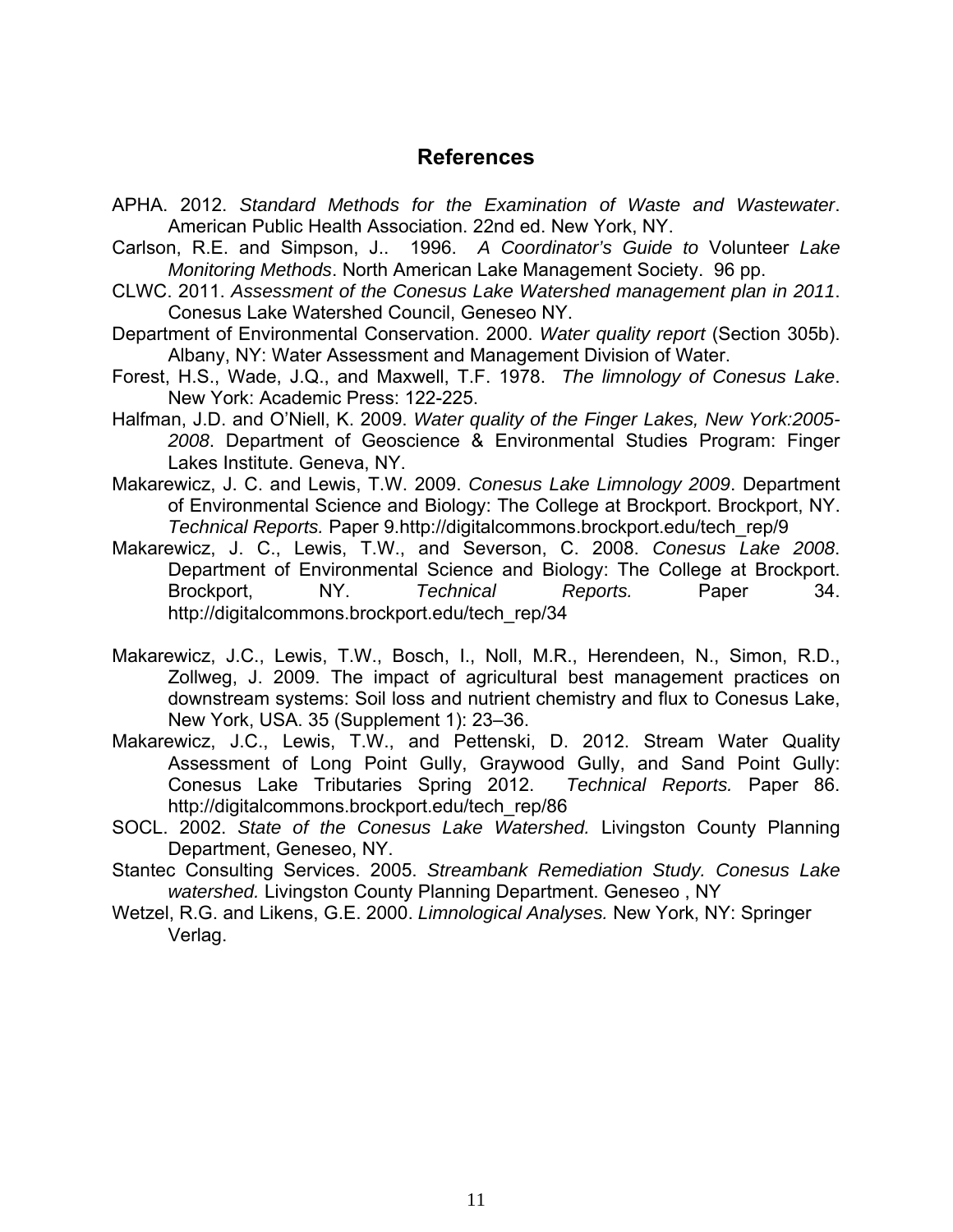### Table1. Results of proficiency audit for the Brockport water quality laboratory.

#### **WADSWORTH CENTER NEW YORK STATE DEPARTMENT OF HEALTH ENVIRONMENTAL LABORATORY APPROVAL PROGRAM**

#### **New York ELAP Proficiency Test Report**

Lab Id: 11439 EPA Lab Code: NY01449 SUNY BROCKPORT 125 LENNON HALL SUNY BROCKPORT BROCKPORT, NY 14420 (585) 395-5747 Director: DR. JOSEPH C. MAKAREWICZ Shipment Date Closing Date Score Date : 17-Jan-2012 : 01-Mar-2012 : 21-Mar-2012

ELAP is an A2LA accredited Proficiency Testing Provider. Certificate Number 1785.01

Shipment: 350 Non Potable Water Chemistry

| <b>Analyte Name</b>                              |                                               | <b>Units</b> | <b>Sample</b><br>ID | <b>Test</b><br><b>Method</b>   | Prep<br><b>Method</b> | Result/<br><b>Analysis</b><br><b>Date</b> | Mean/<br>Assigned<br>Value | <b>Standard</b><br>Deviation/<br>Fixed % | Acceptance<br>Limits                                   | <b>Score</b> |
|--------------------------------------------------|-----------------------------------------------|--------------|---------------------|--------------------------------|-----------------------|-------------------------------------------|----------------------------|------------------------------------------|--------------------------------------------------------|--------------|
|                                                  | Sample: Non Potable Water Inorganic Nutrients |              |                     |                                |                       |                                           |                            |                                          |                                                        |              |
| Nitrate (as N)<br><b>Analyte Code:</b>           | 1810                                          | mg/L         | 5007                | SM 18-21<br>4500-NO3 F<br>(00) |                       | 36.71<br>2/15/2012                        | 35.6<br>35.9               | 2.55                                     | $28.0 - 43.3$<br>90 passed out of 94 reported results. | Satisfactory |
| Orthophosphate (as P)<br><b>Analyte Code:</b>    | 1870                                          | mg/L         | 5007                | SM 18-21<br>4500-PF            |                       | 4.11<br>2/15/2012                         | 4.16<br>4.14               | 0.249                                    | $3.41 - 4.90$<br>78 passed out of 80 reported results. | Satisfactory |
|                                                  | Sample: Non Potable Water Minerals II         |              |                     |                                |                       |                                           |                            |                                          |                                                        |              |
| Sodium, Total<br><b>Analyte Code:</b>            | 1155                                          | mg/L         | 5037                | SM 18-21<br>3111B (99)         |                       | 58.9<br>2/29/2012                         | 57.0<br>57.1               | 2.85                                     | $48.5 - 65.6$<br>59 passed out of 63 reported results. | Satisfactory |
|                                                  | Sample: Non Potable Water Nitrite             |              |                     |                                |                       |                                           |                            |                                          |                                                        |              |
| Nitrite as N<br><b>Analyte Code:</b>             | 1840                                          | mg/L         | 5041                | SM 18-21<br>4500-NO2 B<br>(00) |                       | 2.614<br>2/15/2012                        | 2.51<br>2.51               | 0.13                                     | $2.12 - 2.90$<br>82 passed out of 84 reported results. | Satisfactory |
|                                                  | Sample: Non Potable Water Organic Nutrients   |              |                     |                                |                       |                                           |                            |                                          |                                                        |              |
| Kjeldahl Nitrogen, Total<br><b>Analyte Code:</b> | 1795                                          | mg/L         | 5004                | EPA 351.2<br>Rev. 2.0          |                       | 13.95<br>2/28/2012                        | 12.8<br>13.1               | 1.38                                     | $8.69 - 17.0$<br>68 passed out of 69 reported results. | Satisfactory |
| <b>Phosphorus, Total</b><br><b>Analyte Code:</b> | 1910                                          | mg/L         | 5004                | SM 18-21<br>4500-PF            |                       | 7.62<br>2/24/2012                         | 7.36<br>7.33               | 0.437                                    | $6.05 - 8.67$<br>78 passed out of 86 reported results. | Satisfactory |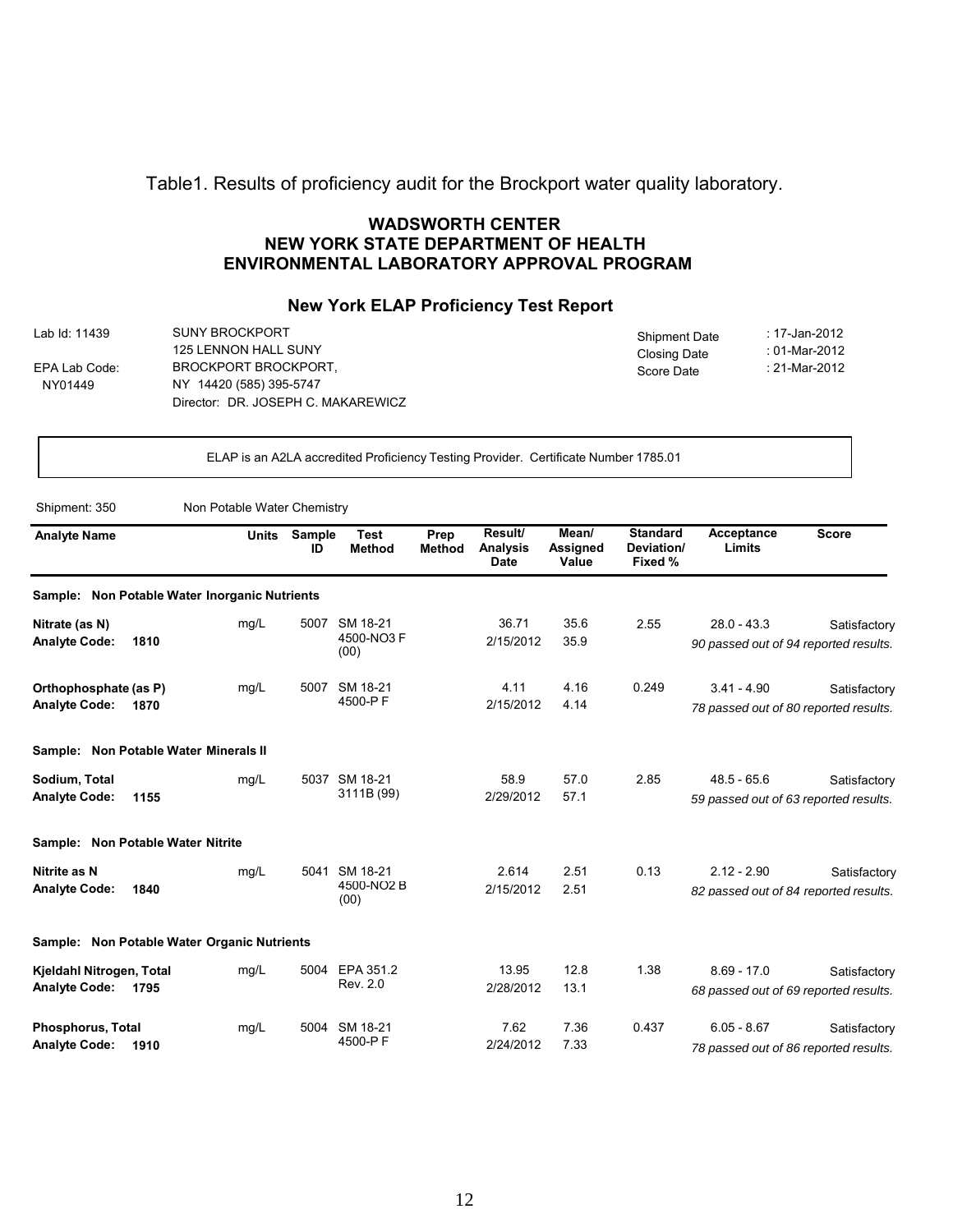Table 2. Conesus Lake water chemistry at the deepest point in the South Basin. TP =Total Phosphorus, TN=Total Nitrogen, SRP=Soluble Reactive Phosphorus, Na=Sodium. 12 May to 14 August 2012. ND=non-detectable.

|             | <b>Depth</b> | <b>TP</b>     | <b>Nitrate</b>    | <b>SRP</b>    | <b>TN</b> | Na     |
|-------------|--------------|---------------|-------------------|---------------|-----------|--------|
| <b>Date</b> | (m)          | $(\mu g P/L)$ | (mg N/L)          | $(\mu g P/L)$ | (mg N/L)  | (mg/L) |
| 5/22/2012   | $\pmb{0}$    | 11.1          | <b>ND</b>         | 3.0           | 0.45      | 29.49  |
| 5/22/2012   | 3            | 14.9          | <b>ND</b>         | 0.9           | 0.41      | 28.96  |
| 5/22/2012   | 6            | 17.6          | <b>ND</b>         | 0.2           | 0.48      | 28.80  |
| 5/22/2012   | 9            | 18.6          | 0.04              | 0.2           | 0.55      | 28.55  |
| 5/22/2012   | 12           | 15.9          | 0.07              | 0.2           | 0.54      | 28.10  |
| 5/22/2012   | 15           | 15.7          | 0.04              | 0.2           | 0.50      | 27.72  |
| 5/22/2012   | 18           | 18.6          | 0.07              | 0.2           | 0.59      | 27.92  |
|             |              |               |                   |               |           |        |
| 6/5/2012    | 0            | 17.6          | 0.02<br><b>ND</b> | 1.2           | 0.33      | 27.99  |
| 6/5/2012    | 3            | 20.0          |                   | 1.4           | 0.35      | 27.64  |
| 6/5/2012    | 6            | 19.8          | <b>ND</b>         | 0.2           | 0.35      | 27.78  |
| 6/5/2012    | 9            | 16.5          | 0.02              | 0.2           | 0.25      | 27.66  |
| 6/5/2012    | 12           | 13.0          | 0.09              | 0.2           | 0.35      | 27.63  |
| 6/5/2012    | 15           | 16.3          | 0.08              | 0.9           | 0.50      | 27.05  |
| 6/5/2012    | 18           | 23.0          | 0.06              | 5.2           | 0.64      | 27.48  |
|             |              |               |                   |               |           |        |
| 6/19/2012   | $\pmb{0}$    | 19.0          | 0.04              | 1.5           | 0.36      | 24.03  |
| 6/19/2012   | 3            | 21.9          | 0.13              | 1.7           | 0.37      | 23.76  |
| 6/19/2012   | 6            | 18.7          | 0.06              | 0.7           | 0.40      | 24.76  |
| 6/19/2012   | 9            | 15.3          | 0.06              | 0.7           | 0.46      | 23.85  |
| 6/19/2012   | 12           | 11.9          | 0.09              | 0.2           | 0.43      | 23.34  |
| 6/19/2012   | 15           | 10.1          | 0.10              | 0.2           | 0.55      | 23.94  |
| 6/19/2012   | 18           | 12.9          | 0.05              | 1.7           | 0.74      | 23.14  |
|             |              |               |                   |               |           |        |
| 7/2/2012    | 0            | 19.4          | 0.04              | 0.1           | 0.36      | 30.29  |
| 7/2/2012    | 3            | 22.4          | 0.03              | 0.1           | 0.37      | 30.53  |
| 7/2/2012    | 6            | 22.0          | 0.04              | 0.7           | 0.38      | 30.01  |
| 7/2/2012    | 9            | 11.6          | 0.04              | 1.0           | 0.33      | 30.29  |
| 7/2/2012    | 12           | 13.5          | 0.08              | 3.5           | 0.35      | 30.40  |
| 7/2/2012    | 15           | 17.1          | 0.04              | 5.1           | 0.61      | 30.13  |
| 7/2/2012    | 18           | 15.4          | 0.04              | 2.9           | 0.72      | 30.24  |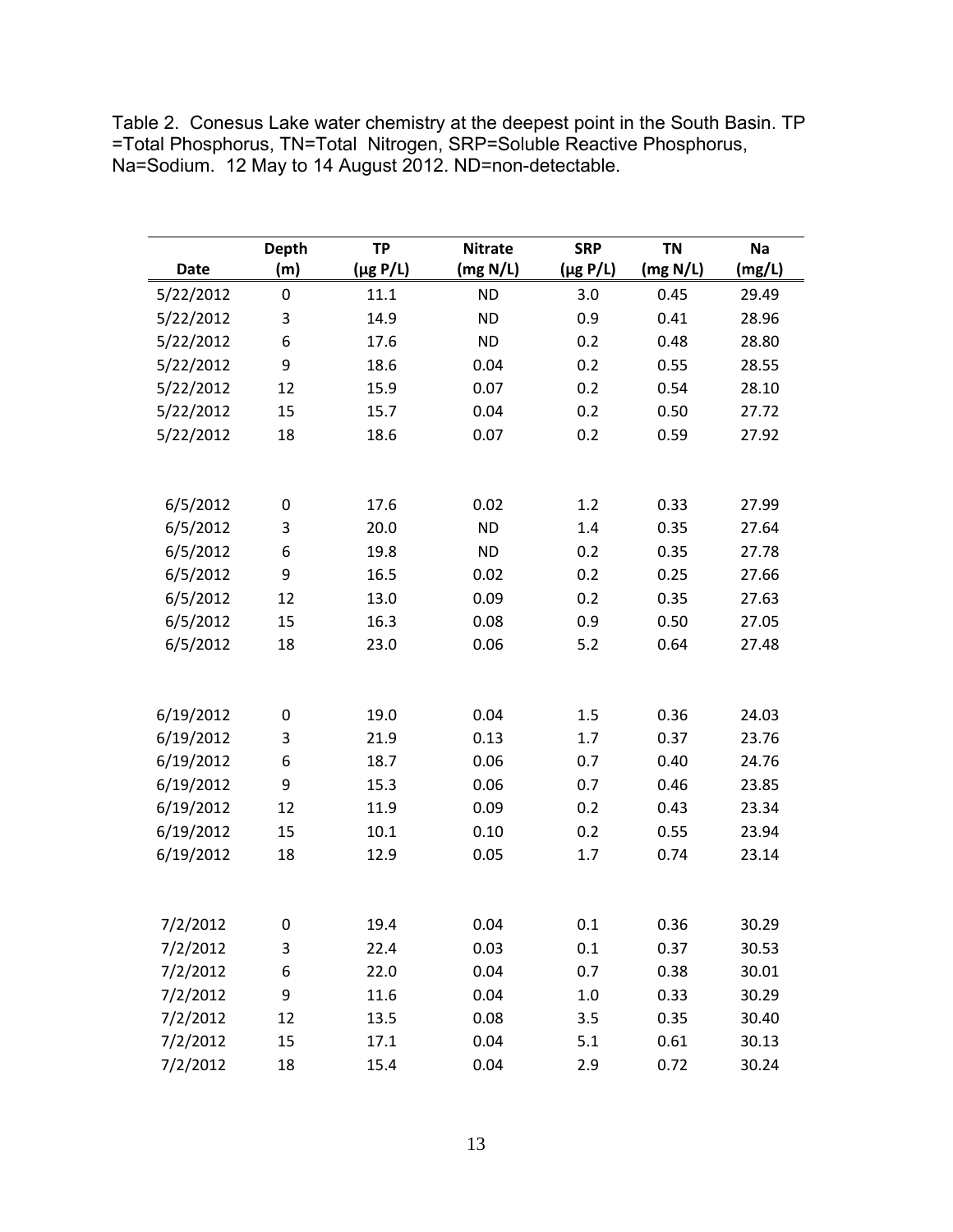|  | Table 2. (continued) |
|--|----------------------|
|--|----------------------|

|             | <b>Depth</b> | <b>TP</b> | <b>Nitrate</b> | <b>SRP</b>    | <b>TN</b> | <b>Na</b> |
|-------------|--------------|-----------|----------------|---------------|-----------|-----------|
| <b>Date</b> | (m)          | (µg P/L)  | (mg N/L)       | $(\mu g P/L)$ | (mg N/L)  | (mg/L)    |
| 7/17/2012   | $\mathbf 0$  | 21.1      | 0.07           | 0.2           | 0.53      | 27.80     |
| 7/17/2012   | 3            | 22.0      | 0.07           | 0.2           | 0.58      | 28.66     |
| 7/17/2012   | 6            | 22.2      | 0.09           | 4.1           | 0.57      | 28.93     |
| 7/17/2012   | 9            | 12.7      | 0.07           | 0.7           | 0.45      | 28.39     |
| 7/17/2012   | 12           | 10.8      | 0.12           | 2.5           | 0.51      | 28.06     |
| 7/17/2012   | 15           | 107.6     | 0.07           | 98.5          | 0.82      | 28.50     |
| 7/17/2012   | 18           | 160.3     | 0.07           | 102.6         | 1.18      | 28.61     |
|             |              |           |                |               |           |           |
| 8/1/2012    | 0            | 18.0      | <b>ND</b>      | 0.1           | 0.38      | 27.69     |
| 8/1/2012    | 3            | 20.5      | <b>ND</b>      | 0.1           | 0.51      | 27.43     |
| 8/1/2012    | 6            | 19.8      | <b>ND</b>      | 0.2           | 0.38      | 27.17     |
| 8/1/2012    | 9            | 17.5      | <b>ND</b>      | 2.0           | 0.22      | 26.48     |
| 8/1/2012    | 12           | 61.7      | <b>ND</b>      | 39.7          | 0.40      | 26.88     |
| 8/1/2012    | 15           | 61.4      | <b>ND</b>      | 38.8          | 0.37      | 26.44     |
| 8/1/2012    | 18           | 235.4     | <b>ND</b>      | 125.5         | 0.69      | 28.40     |
|             |              |           |                |               |           |           |
|             |              |           |                |               |           |           |
| 8/14/2012   | 0            | 14.0      | <b>ND</b>      | 0.5           | 0.55      | 27.77     |
| 8/14/2012   | 3            | 21.1      | <b>ND</b>      | 0.5           | 0.54      | 26.93     |
| 8/14/2012   | 6            | 12.8      | <b>ND</b>      | 0.2           | 0.48      | 27.08     |
| 8/14/2012   | 9            | 19.0      | <b>ND</b>      | 0.3           | 0.43      | 27.24     |
| 8/14/2012   | 12           | 96.6      | <b>ND</b>      | 70.1          | 0.50      | 26.45     |
| 8/14/2012   | 15           | 169.2     | <b>ND</b>      | 143.4         | 1.13      | 26.77     |
| 8/14/2012   | 18           | 393.8     | <b>ND</b>      | 349.6         | 1.21      | 26.29     |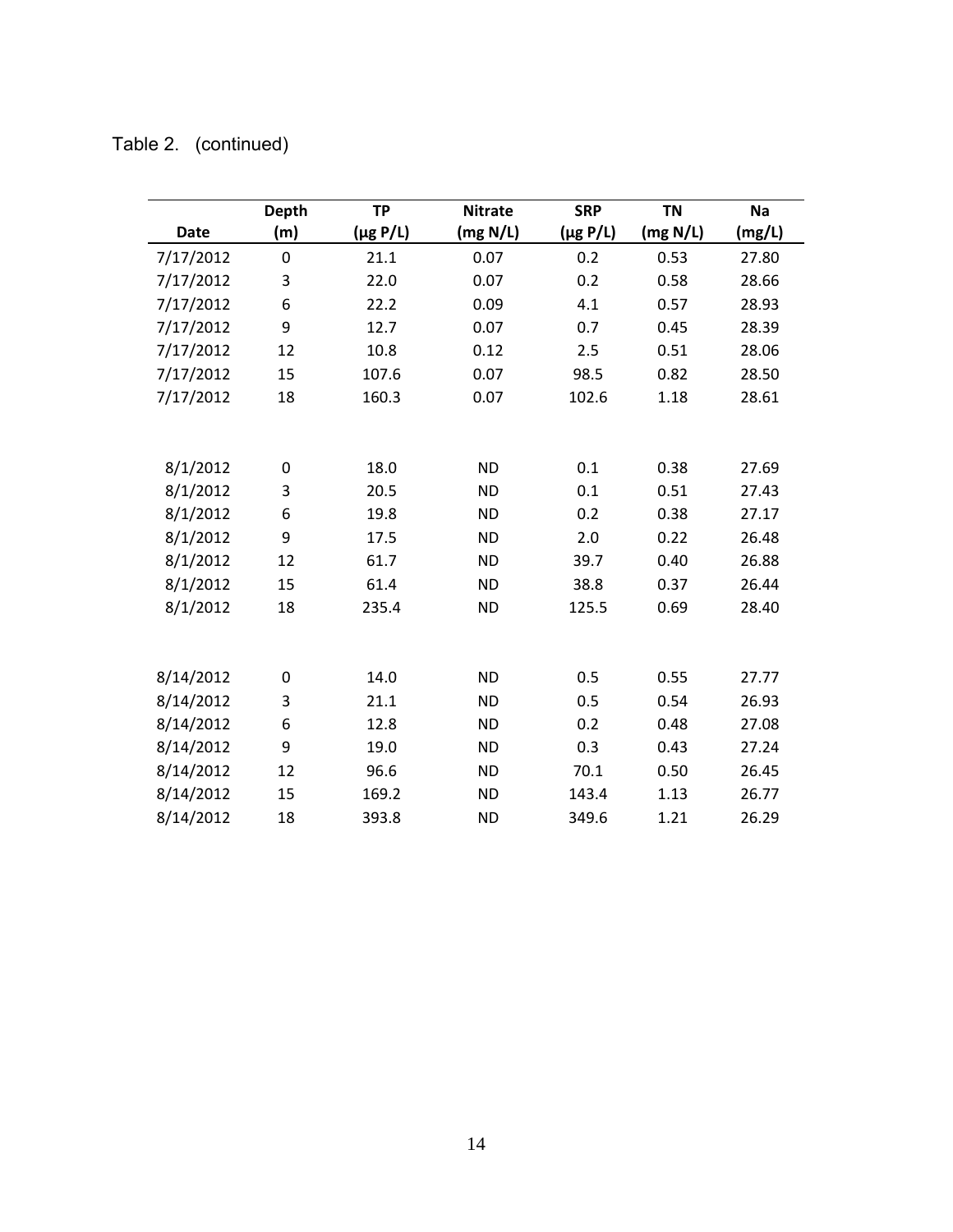**Table 3.** General relationship of lake productivity in relation to phosphorus, nitrogen, transparency and chlorophyll *a* compared to summer epilimnion values of Conesus Lake in 2012. Adapted from Carlson and Simpson (1996). Conesus Lake secchi disk and epilimnetic (0 to 3 m) total phosphorus and chlorophyll *a* concentrations are from 22 May 2012 to 14 August 2012.

|                     | <b>Trophic Status</b><br>Index | <b>Epilimnetic</b><br><b>Total</b><br><b>Phosphorus</b><br>$(\mu g \text{ } P/L)$ | Chl a<br>$(\mu g/L)$ | <b>Secchi</b><br>Disk (m) |
|---------------------|--------------------------------|-----------------------------------------------------------------------------------|----------------------|---------------------------|
| Oligotrophic        | $30$                           | <6                                                                                | < 0.95               | >8                        |
| Mesotrophic         | 40 to 50                       | $12 - 24$                                                                         | $2.6 - 7.3$          | $2 - 4$                   |
| Eutrophic           | 50 to 60                       | 24-48                                                                             | $7.3 - 20$           | $1 - 2$                   |
| Hypereutrophic      | >70                            | 96-192                                                                            | 20-56                | $0.25 - 0.5$              |
| Conesus Lake (2012) | 46.8                           | 18.79                                                                             | 6.57                 | 3.0                       |

**Table 4.** Carlson TSI values for TP, Chl *a,* and secchi disk depth from 1985-2012, and average TP, Chl-*a*, and secchi disk depth values for all years combined.

| <b>Carlson's Trophic Status Index</b> |      |         |           |             |  |  |  |  |
|---------------------------------------|------|---------|-----------|-------------|--|--|--|--|
|                                       | ТP   | Chl $a$ | Secchi    | Mean<br>TSI |  |  |  |  |
| 1985                                  | 53.5 | 45.4    | 43.4      | 47.4        |  |  |  |  |
| 1988                                  | 49.7 | 52.0    | 43.6      | 48.4        |  |  |  |  |
| 1991                                  | 47.9 | 52.2    | 45.6      | 48.6        |  |  |  |  |
| 1993                                  | 53.0 | 55.4    | 48.0      | 52.1        |  |  |  |  |
| 1996                                  | 48.2 | 54.0    | 44.0      | 48.7        |  |  |  |  |
| 1999                                  | 48.1 | 52.3    | <b>ND</b> | 50.2        |  |  |  |  |
| 2000                                  | 46.0 | 53.7    | ND        | 49.9        |  |  |  |  |
| 2000                                  | 48.0 | 56.3    | <b>ND</b> | 52.2        |  |  |  |  |
| 2003                                  | 53.0 |         | <b>ND</b> | 53.0        |  |  |  |  |
| 2004                                  | 52.0 | 49.6    | 47.6      | 49.7        |  |  |  |  |
| 2009                                  | 48.0 | 47.9    | 45.0      | 47.0        |  |  |  |  |
| 2012                                  | 45.1 | 49.2    | 46.0      | 46.8        |  |  |  |  |
| Average                               | 49.4 | 51.6    | 45.4      | 48.8        |  |  |  |  |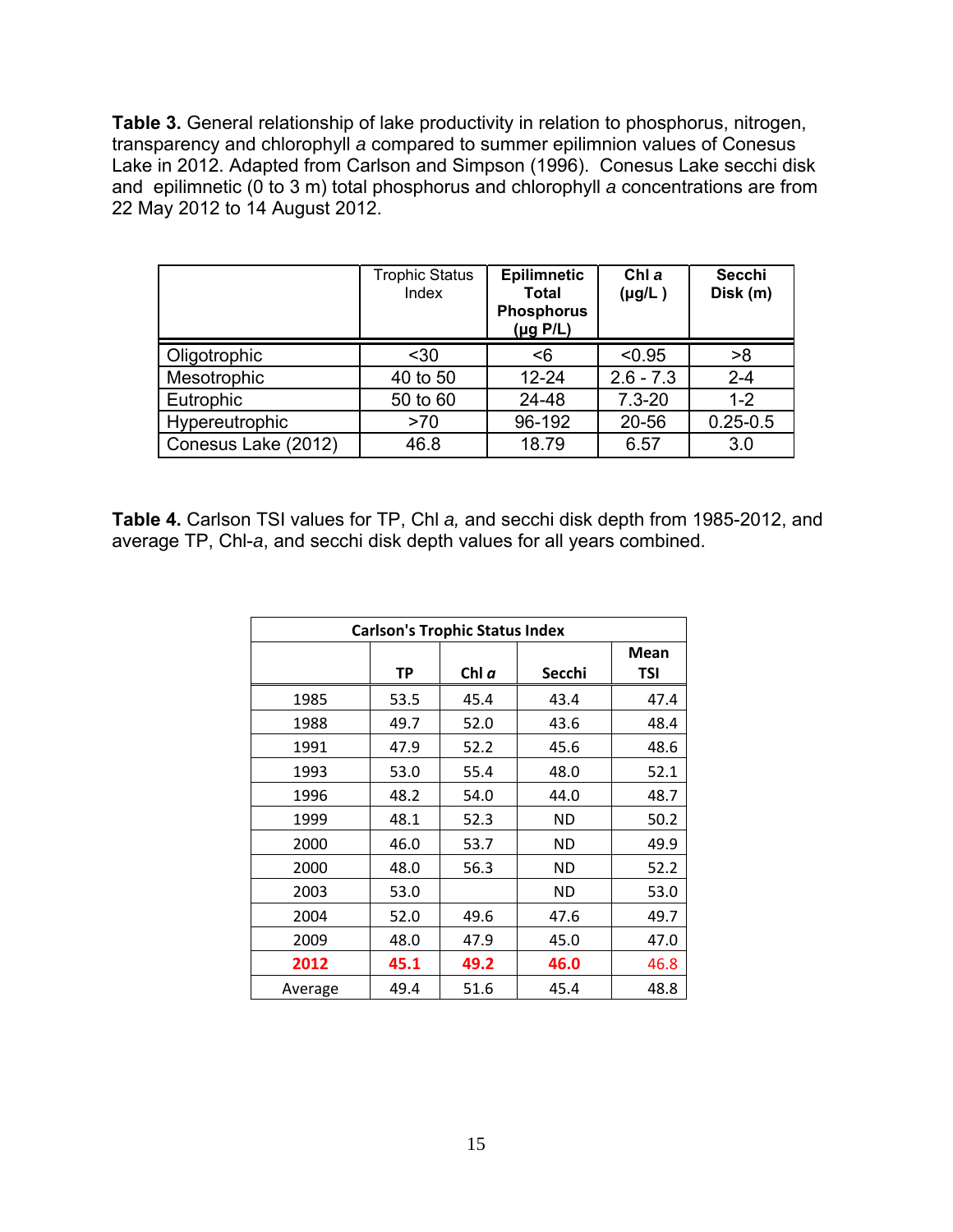

**Figure 1.** Depth profiles of temperature, pH, dissolved oxygen, and chlorophyll *a* at the deepest location in Conesus Lake from 22 May -2 July 2012.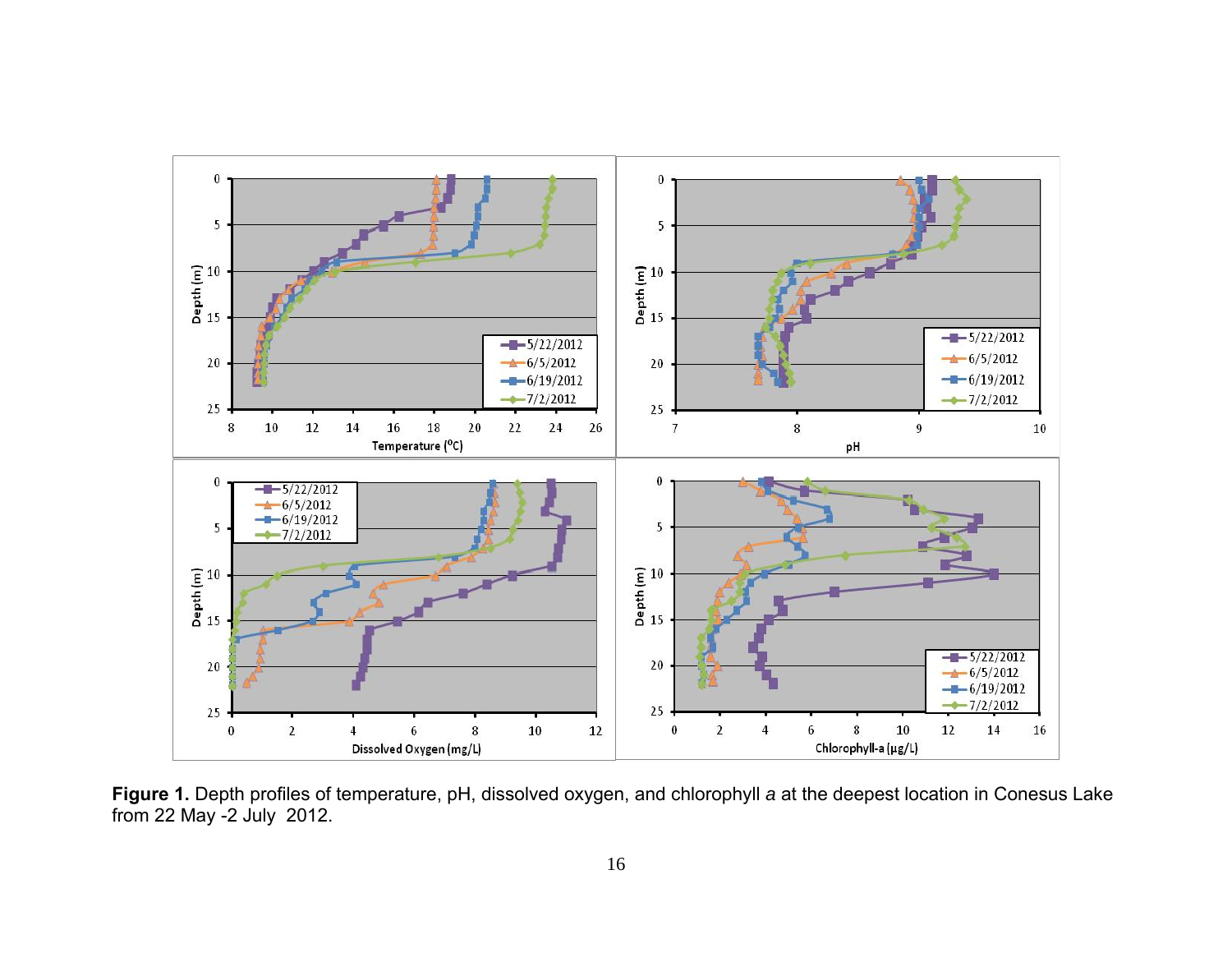

**Figure 2.** Depth profiles of temperature, pH, dissolved oxygen, and chlorophyll *a* at the deepest location in Conesus Lake from 2 July-14 August 2012.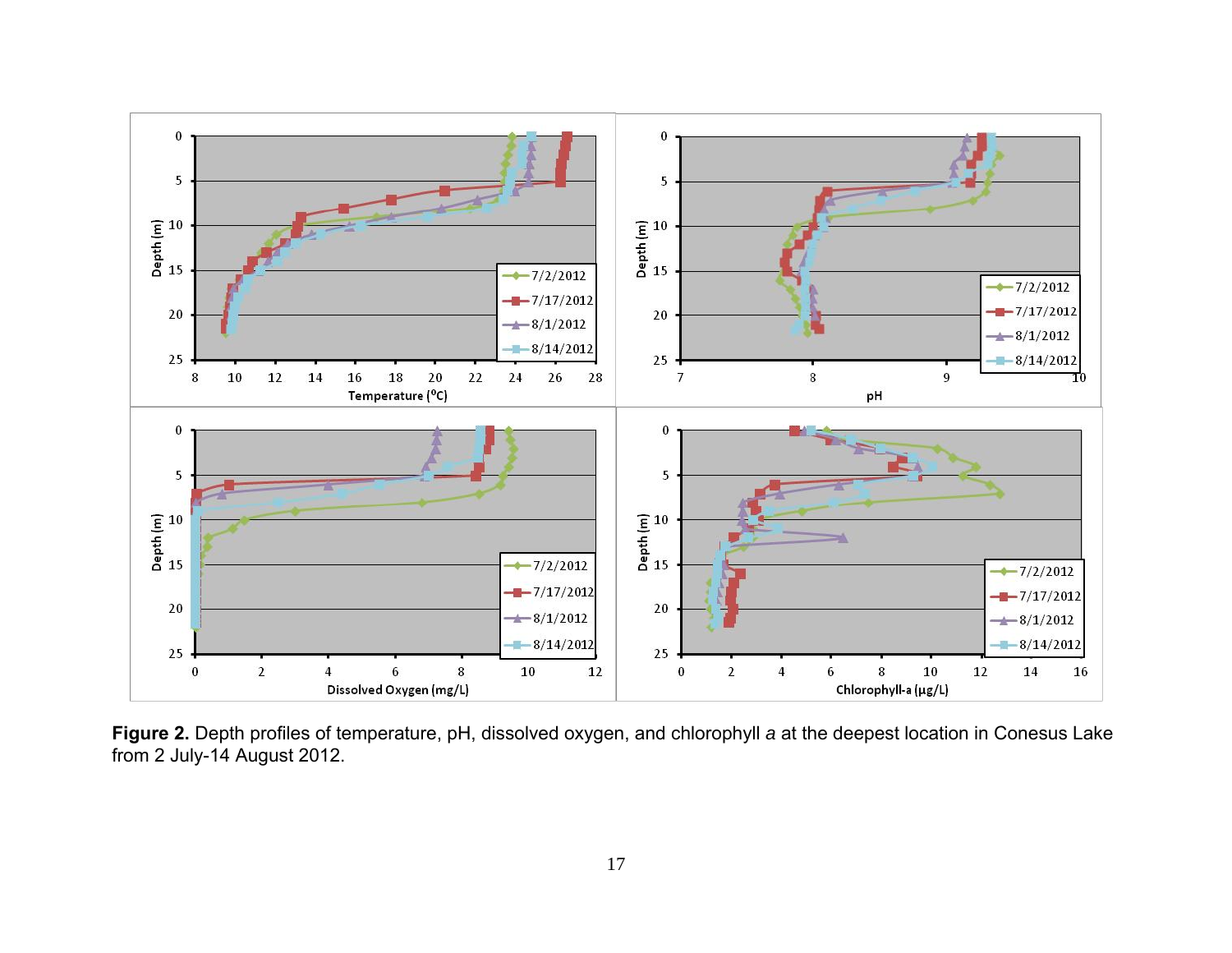

**Figure 3.** Depth profiles of total phosphorus, soluble reactive phosphorus, nitrate, and total nitrogen at the deepest location in Conesus Lake from May-August 2012.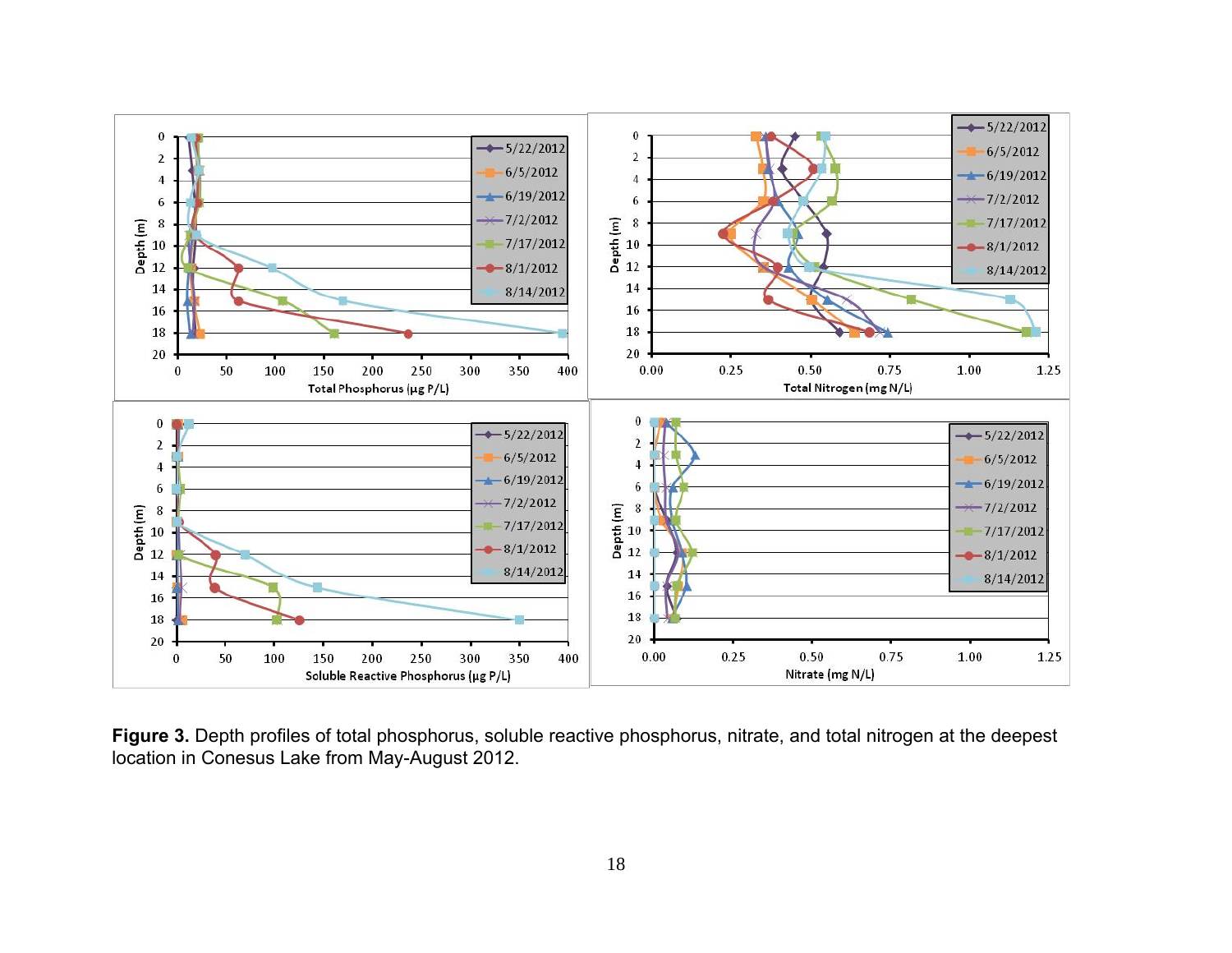

**Figure 4.** Average epilimnetic total phosphorus concentrations (µg P/L) from 1985-2012.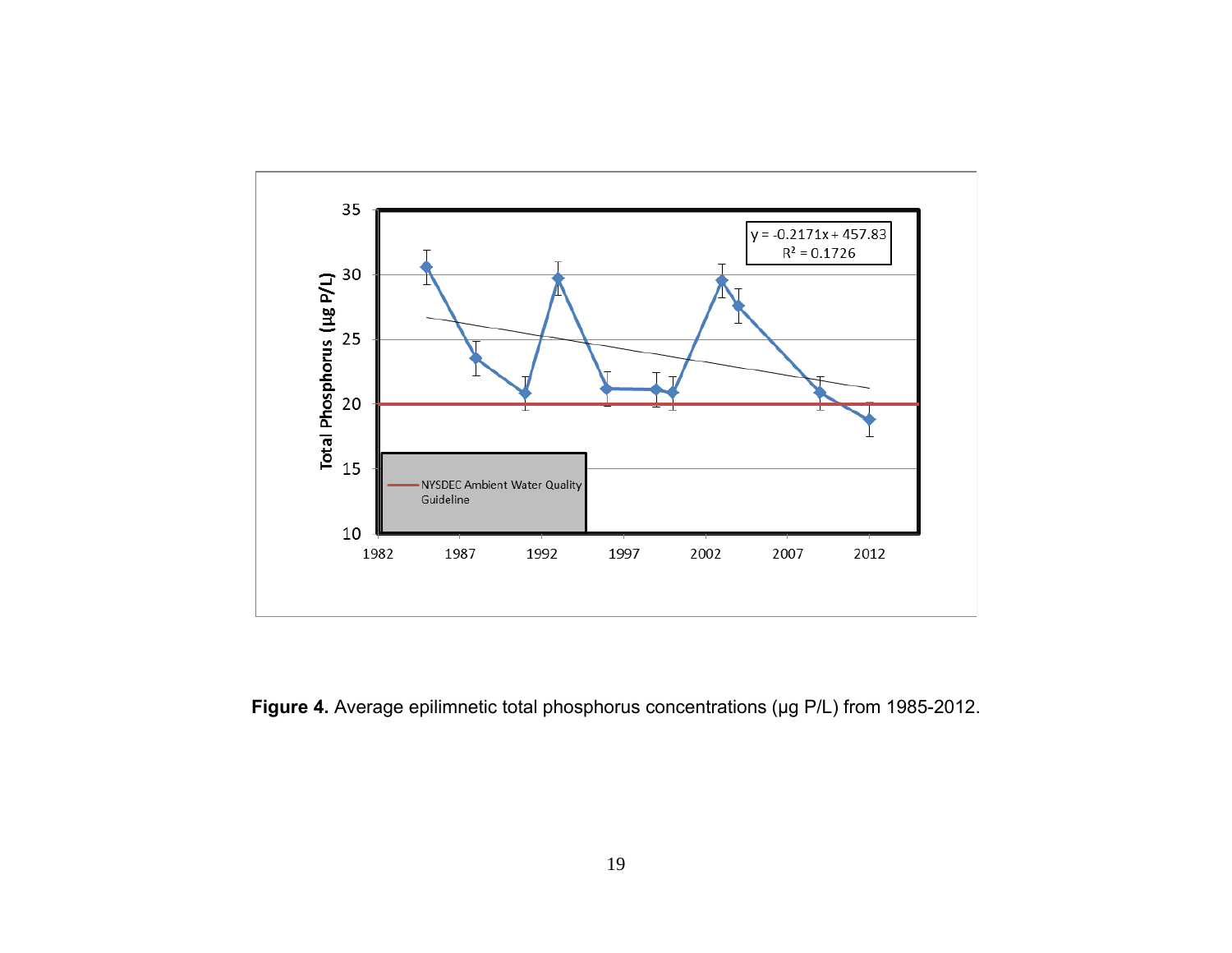

**Figure 5.** Average epilimnetic concentrations of soluble reactive phosphorus, nitrate, sodium, and chlorophyll *a* from 1985-2012.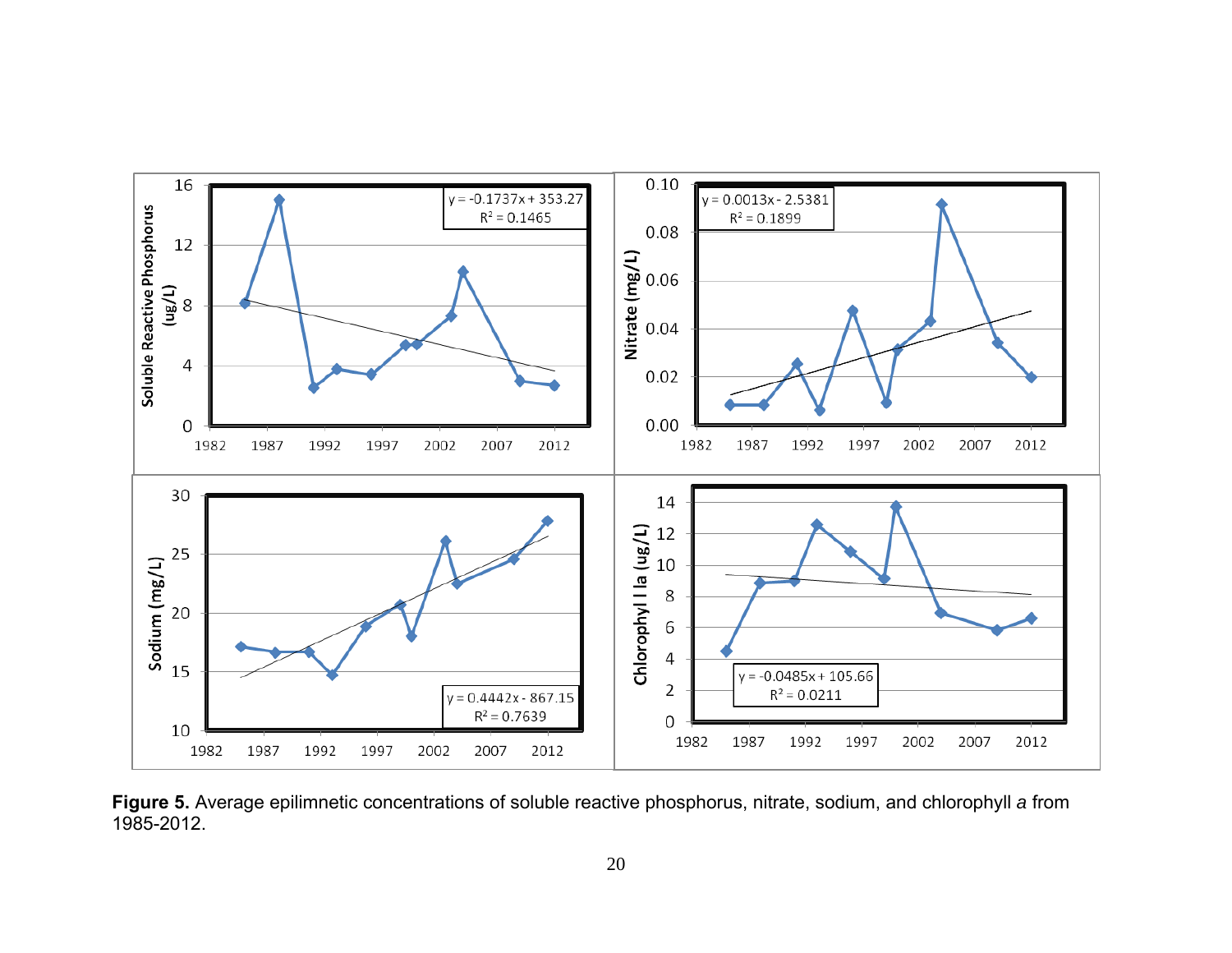

**Figure 6.** Depth profile of sodium at the deepest location in Conesus Lake from May-August 2012.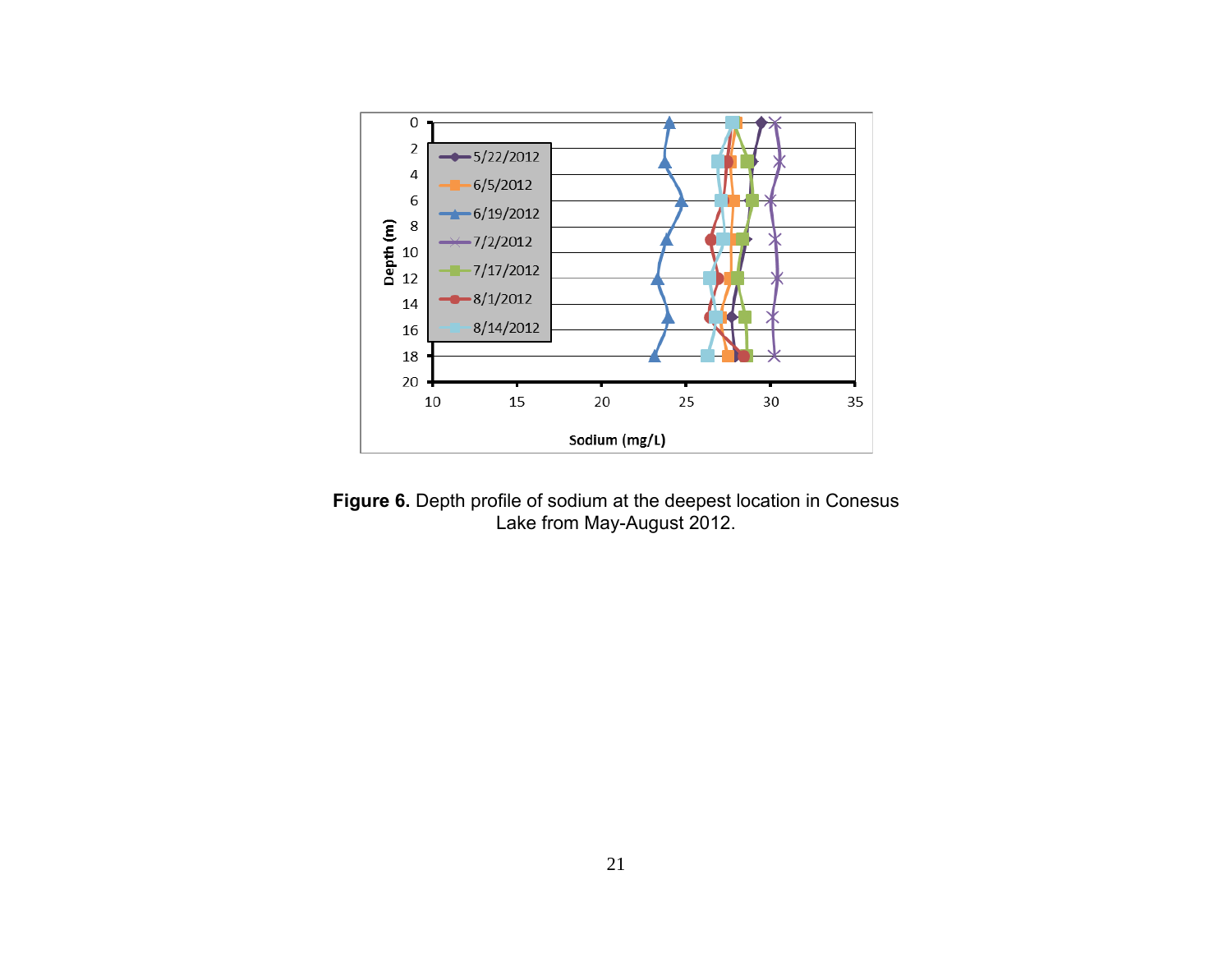| <b>Date</b> | <b>Depth</b><br>(m) | <b>Temp</b><br>$(^{\circ}C)$ | pH   | <b>DO</b><br>(mg/L) | Chl-a<br>$(\mu g/L)$ | Secchi Disk<br>(m) |
|-------------|---------------------|------------------------------|------|---------------------|----------------------|--------------------|
| 5/22/2012   | 0                   | 18.78                        | 9.11 | 10.47               | 4.1                  | 3.9                |
| 5/22/2012   | $\mathbf{1}$        | 18.75                        | 9.11 | 10.50               | 5.7                  |                    |
| 5/22/2012   | $\overline{2}$      | 18.62                        | 9.05 | 10.43               | 10.2                 |                    |
| 5/22/2012   | 3                   | 18.27                        | 9.06 | 10.29               | 10.5                 |                    |
| 5/22/2012   | 4                   | 16.23                        | 9.10 | 10.99               | 13.3                 |                    |
| 5/22/2012   | 5                   | 15.47                        | 9.02 | 10.85               | 13.0                 |                    |
| 5/22/2012   | 6                   | 14.48                        | 8.99 | 10.82               | 11.8                 |                    |
| 5/22/2012   | $\overline{7}$      | 14.10                        | 8.94 | 10.71               | 10.8                 |                    |
| 5/22/2012   | 8                   | 13.43                        | 8.94 | 10.69               | 12.8                 |                    |
| 5/22/2012   | 9                   | 12.54                        | 8.77 | 10.50               | 11.8                 |                    |
| 5/22/2012   | 10                  | 12.00                        | 8.60 | 9.21                | 14.0                 |                    |
| 5/22/2012   | 11                  | 11.41                        | 8.42 | 8.38                | 11.1                 |                    |
| 5/22/2012   | 12                  | 10.85                        | 8.31 | 7.60                | 7.0                  |                    |
| 5/22/2012   | 13                  | 10.17                        | 8.11 | 6.43                | 4.5                  |                    |
| 5/22/2012   | 14                  | 10.00                        | 8.06 | 6.13                | 4.7                  |                    |
| 5/22/2012   | 15                  | 9.88                         | 8.08 | 5.45                | 4.1                  |                    |
| 5/22/2012   | 16                  | 9.78                         | 7.93 | 4.52                | 3.8                  |                    |
| 5/22/2012   | 17                  | 9.69                         | 7.90 | 4.44                | 3.7                  |                    |
| 5/22/2012   | 18                  | 9.42                         | 7.89 | 4.43                | 3.4                  |                    |
| 5/22/2012   | 19                  | 9.37                         | 7.89 | 4.36                | 3.8                  |                    |
| 5/22/2012   | 20                  | 9.30                         | 7.89 | 4.29                | 3.7                  |                    |
| 5/22/2012   | 21                  | 9.24                         | 7.89 | 4.21                | 4.0                  |                    |
| 5/22/2012   | 21.9                | 9.22                         | 7.89 | 4.06                | 4.3                  |                    |

Appendix 1. Field and Hydrolab data for the deepest location in Conesus Lake from May to August 2012.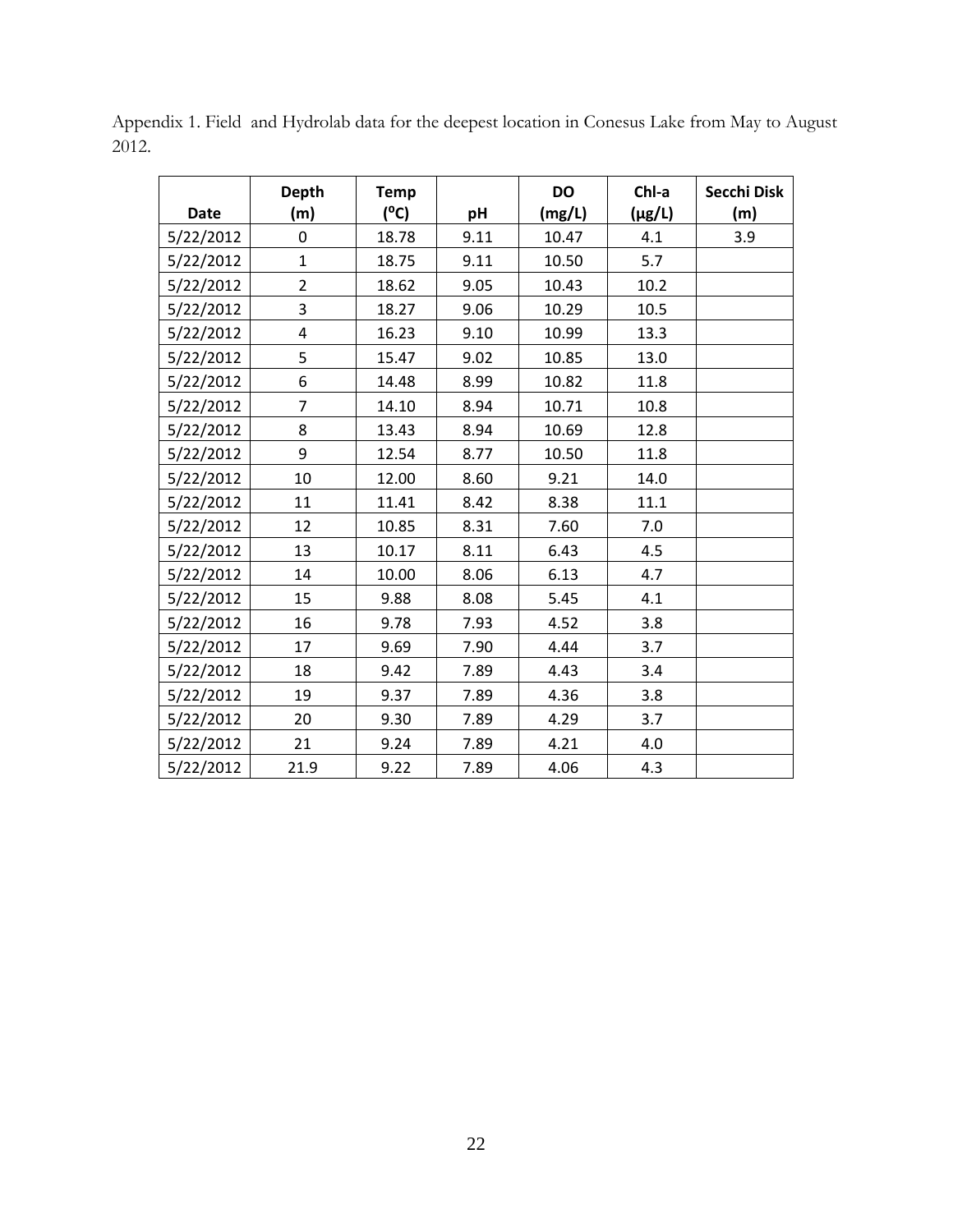|             | <b>Depth</b>            | <b>Temp</b>   |      | <b>DO</b> | Chl-a       | Secchi Disk |
|-------------|-------------------------|---------------|------|-----------|-------------|-------------|
| <b>Date</b> | (m)                     | $(^{\circ}C)$ | pH   | (mg/L)    | $(\mu g/L)$ | (m)         |
| 6/5/2012    | 0                       | 18.06         | 8.85 | 8.60      | 3.0         | 4.0         |
| 6/5/2012    | $\overline{1}$          | 18.06         | 8.93 | 8.62      | 3.8         |             |
| 6/5/2012    | $\overline{2}$          | 18.03         | 8.95 | 8.63      | 4.7         |             |
| 6/5/2012    | 3                       | 17.96         | 8.97 | 8.60      | 4.9         |             |
| 6/5/2012    | $\overline{\mathbf{r}}$ | 17.95         | 8.96 | 8.50      | 5.4         |             |
| 6/5/2012    | 5                       | 17.93         | 8.97 | 8.43      | 5.6         |             |
| 6/5/2012    | 6                       | 17.91         | 8.94 | 8.41      | 5.6         |             |
| 6/5/2012    | $\overline{7}$          | 17.88         | 8.90 | 8.24      | 3.2         |             |
| 6/5/2012    | 8                       | 17.28         | 8.79 | 7.87      | 2.8         |             |
| 6/5/2012    | 9                       | 14.54         | 8.41 | 7.04      | 3.1         |             |
| 6/5/2012    | 10                      | 12.93         | 8.28 | 6.68      | 2.9         |             |
| 6/5/2012    | 11                      | 11.38         | 8.08 | 4.98      | 2.4         |             |
| 6/5/2012    | 12                      | 10.77         | 8.03 | 4.62      | 2.0         |             |
| 6/5/2012    | 13                      | 10.33         | 8.03 | 4.82      | 1.9         |             |
| 6/5/2012    | 14                      | 10.13         | 7.96 | 4.20      | 1.8         |             |
| 6/5/2012    | 15                      | 9.84          | 7.87 | 3.86      | 1.9         |             |
| 6/5/2012    | 16                      | 9.45          | 7.73 | 1.01      | 1.7         |             |
| 6/5/2012    | 17                      | 9.40          | 7.71 | 1.02      | 1.6         |             |
| 6/5/2012    | 18                      | 9.31          | 7.70 | 0.92      | 1.6         |             |
| 6/5/2012    | 19                      | 9.30          | 7.71 | 0.91      | 1.6         |             |
| 6/5/2012    | 20                      | 9.28          | 7.68 | 0.86      | 1.9         |             |
| 6/5/2012    | 21                      | 9.28          | 7.68 | 0.66      | 1.7         |             |
| 6/5/2012    | 21.6                    | 9.25          | 7.68 | 0.47      | 1.7         |             |

Appendix 1 (cont.). Field and Hydrolab data for the deepest location in Conesus Lake from May to August 2012.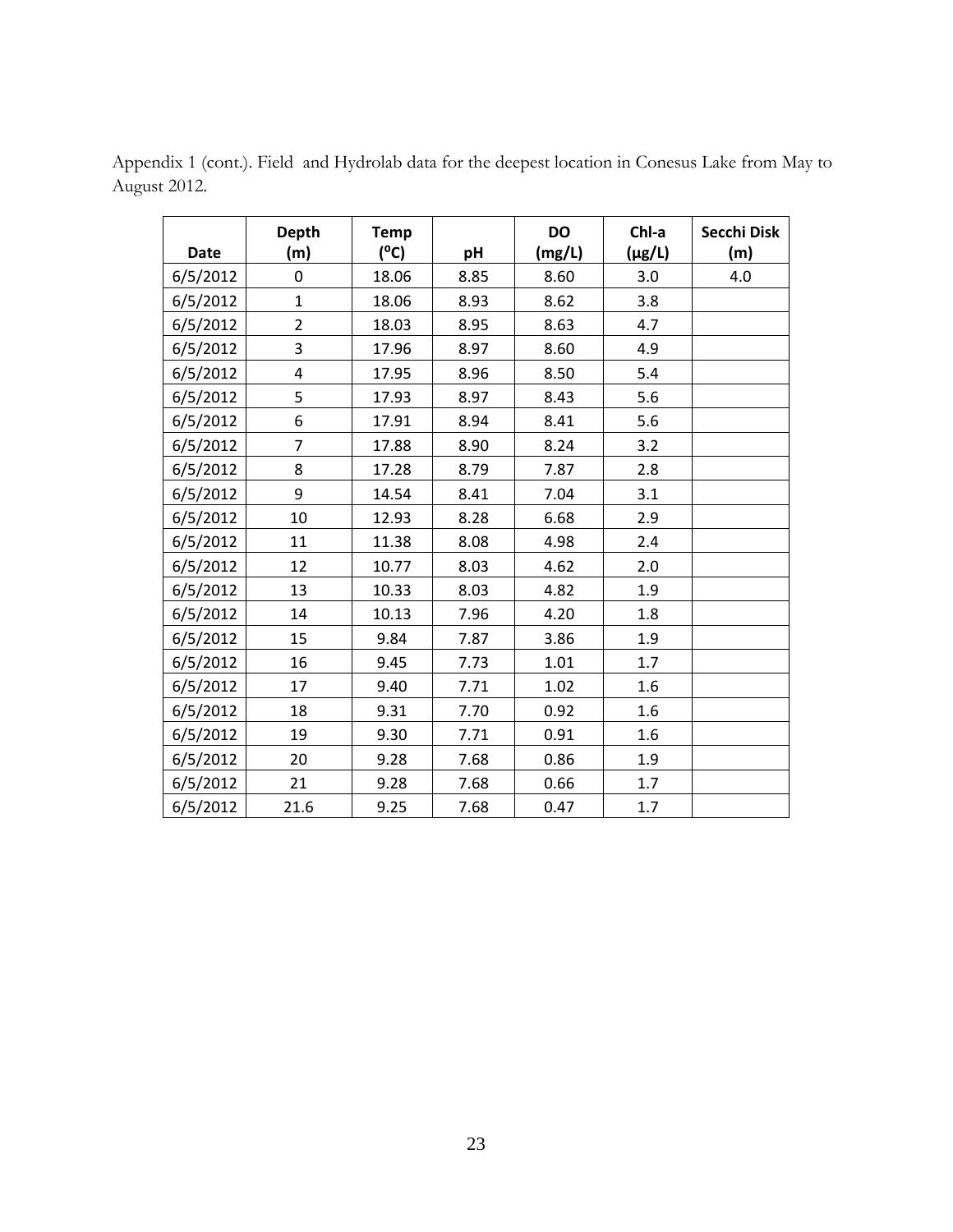| <b>Date</b> | <b>Depth</b><br>(m)     | <b>Temp</b><br>$(^{\circ}C)$ | pH   | DO<br>(mg/L) | Chl-a<br>$(\mu g/L)$ | Secchi Disk<br>(m) |
|-------------|-------------------------|------------------------------|------|--------------|----------------------|--------------------|
| 6/19/2012   | 0                       | 20.56                        | 9.00 | 8.58         | 3.8                  | 3.8                |
| 6/19/2012   | $\mathbf{1}$            | 20.55                        | 9.02 | 8.49         | 4.1                  |                    |
| 6/19/2012   | $\overline{2}$          | 20.48                        | 9.08 | 8.44         | 5.2                  |                    |
| 6/19/2012   | 3                       | 20.13                        | 9.01 | 8.27         | 6.7                  |                    |
| 6/19/2012   | $\overline{\mathbf{4}}$ | 20.10                        | 9.00 | 8.27         | 6.8                  |                    |
| 6/19/2012   | 5                       | 20.05                        | 9.00 | 8.18         | 5.4                  |                    |
| 6/19/2012   | 6                       | 19.94                        | 8.99 | 8.06         | 4.9                  |                    |
| 6/19/2012   | $\overline{7}$          | 19.80                        | 8.99 | 7.97         | 5.4                  |                    |
| 6/19/2012   | 8                       | 18.99                        | 8.79 | 7.31         | 5.7                  |                    |
| 6/19/2012   | 9                       | 13.14                        | 8.00 | 4.03         | 5.0                  |                    |
| 6/19/2012   | 10                      | 12.42                        | 7.95 | 3.85         | 3.9                  |                    |
| 6/19/2012   | 11                      | 11.82                        | 7.96 | 4.06         | 3.3                  |                    |
| 6/19/2012   | 12                      | 11.57                        | 7.89 | 3.10         | 3.1                  |                    |
| 6/19/2012   | 13                      | 10.91                        | 7.84 | 2.67         | 3.1                  |                    |
| 6/19/2012   | 14                      | 10.68                        | 7.85 | 2.86         | 2.7                  |                    |
| 6/19/2012   | 15                      | 10.46                        | 7.82 | 2.64         | 2.3                  |                    |
| 6/19/2012   | 16                      | 10.08                        | 7.77 | 1.51         | 1.8                  |                    |
| 6/19/2012   | 17                      | 9.82                         | 7.68 | 0.13         | 1.6                  |                    |
| 6/19/2012   | 18                      | 9.70                         | 7.68 | 0.01         | 1.7                  |                    |
| 6/19/2012   | 19                      | 9.60                         | 7.68 | 0.00         | 1.2                  |                    |
| 6/19/2012   | 20                      | 9.59                         | 7.71 | 0.00         | 1.2                  |                    |
| 6/19/2012   | 21                      | 9.52                         | 7.81 | 0.00         | 1.3                  |                    |
| 6/19/2012   | 21.9                    | 9.54                         | 7.84 | 0.00         | 1.2                  |                    |

Appendix 1 (cont.). Field and Hydrolab data for the deepest location in Conesus Lake from May to August 2012.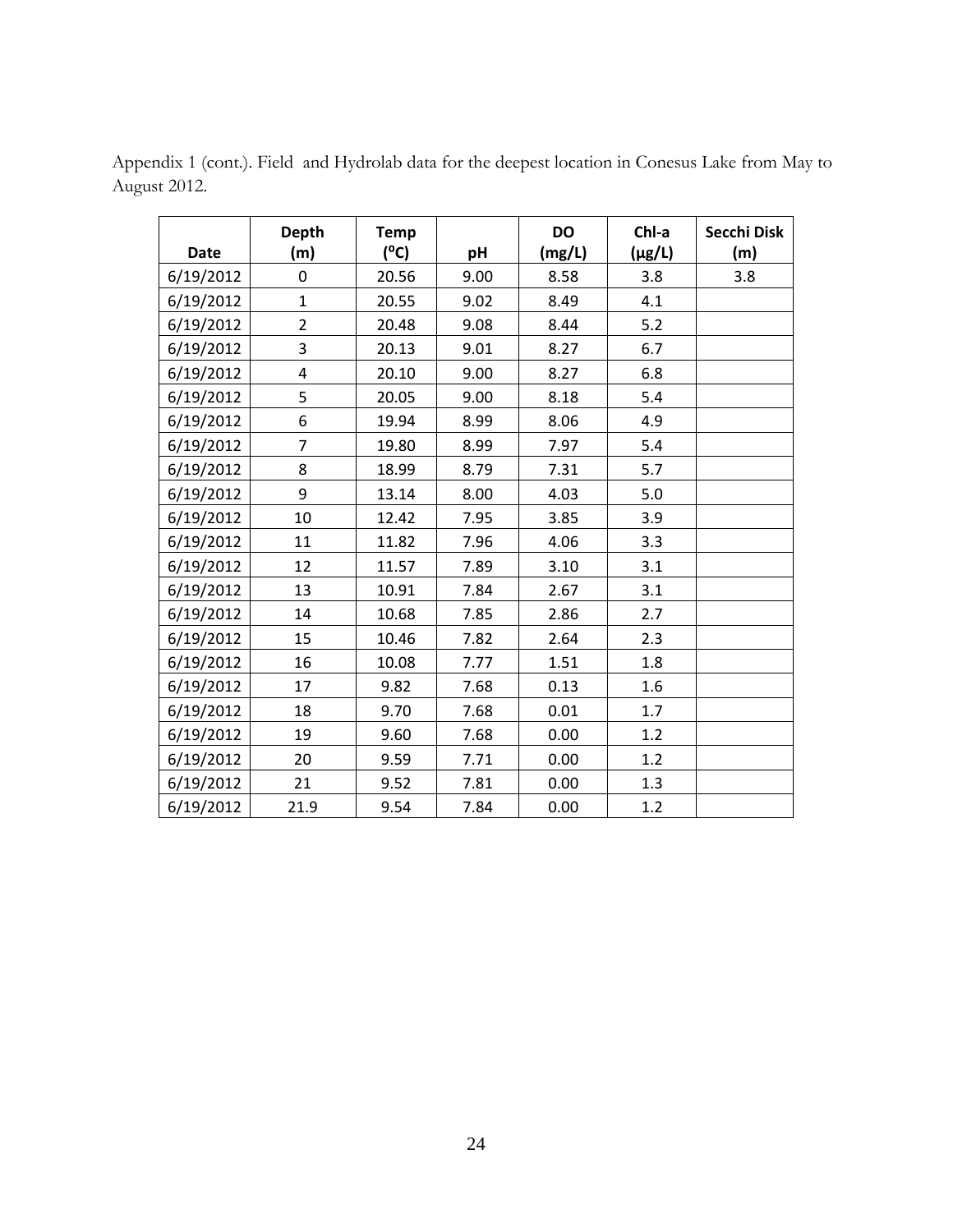|             | <b>Depth</b>            | <b>Temp</b>   |      | <b>DO</b> | Chl-a       | Secchi Disk |
|-------------|-------------------------|---------------|------|-----------|-------------|-------------|
| <b>Date</b> | (m)                     | $(^{\circ}C)$ | pH   | (mg/L)    | $(\mu g/L)$ | (m)         |
| 7/2/2012    | 0                       | 23.80         | 9.30 | 9.38      | 5.8         | 1.9         |
| 7/2/2012    | $\mathbf{1}$            | 23.77         | 9.33 | 9.44      | 6.6         |             |
| 7/2/2012    | $\overline{2}$          | 23.59         | 9.39 | 9.54      | 10.3        |             |
| 7/2/2012    | 3                       | 23.50         | 9.33 | 9.48      | 10.9        |             |
| 7/2/2012    | $\overline{\mathbf{4}}$ | 23.45         | 9.32 | 9.40      | 11.8        |             |
| 7/2/2012    | 5                       | 23.43         | 9.30 | 9.22      | 11.3        |             |
| 7/2/2012    | 6                       | 23.40         | 9.29 | 9.14      | 12.4        |             |
| 7/2/2012    | $\overline{7}$          | 23.17         | 9.19 | 8.50      | 12.7        |             |
| 7/2/2012    | 8                       | 21.74         | 8.87 | 6.79      | 7.5         |             |
| 7/2/2012    | 9                       | 17.05         | 8.11 | 3.00      | 4.8         |             |
| 7/2/2012    | 10                      | 13.06         | 7.87 | 1.47      | 3.1         |             |
| 7/2/2012    | 11                      | 12.06         | 7.84 | 1.12      | 2.9         |             |
| 7/2/2012    | 12                      | 11.69         | 7.80 | 0.38      | 2.9         |             |
| 7/2/2012    | 13                      | 11.30         | 7.80 | 0.36      | 2.5         |             |
| 7/2/2012    | 14                      | 10.84         | 7.77 | 0.16      | 1.6         |             |
| 7/2/2012    | 15                      | 10.57         | 7.77 | 0.14      | 1.6         |             |
| 7/2/2012    | 16                      | 10.23         | 7.74 | 0.08      | 1.5         |             |
| 7/2/2012    | 17                      | 9.81          | 7.82 | 0.00      | 1.2         |             |
| 7/2/2012    | 18                      | 9.67          | 7.86 | 0.00      | 1.2         |             |
| 7/2/2012    | 19                      | 9.61          | 7.89 | 0.00      | 1.1         |             |
| 7/2/2012    | 20                      | 9.59          | 7.91 | 0.00      | 1.2         |             |
| 7/2/2012    | 21                      | 9.54          | 7.94 | 0.00      | 1.3         |             |
| 7/2/2012    | 22                      | 9.54          | 7.95 | 0.00      | 1.2         |             |

Appendix 1 (cont.). Field and Hydrolab data for the deepest location in Conesus Lake from May to August 2012.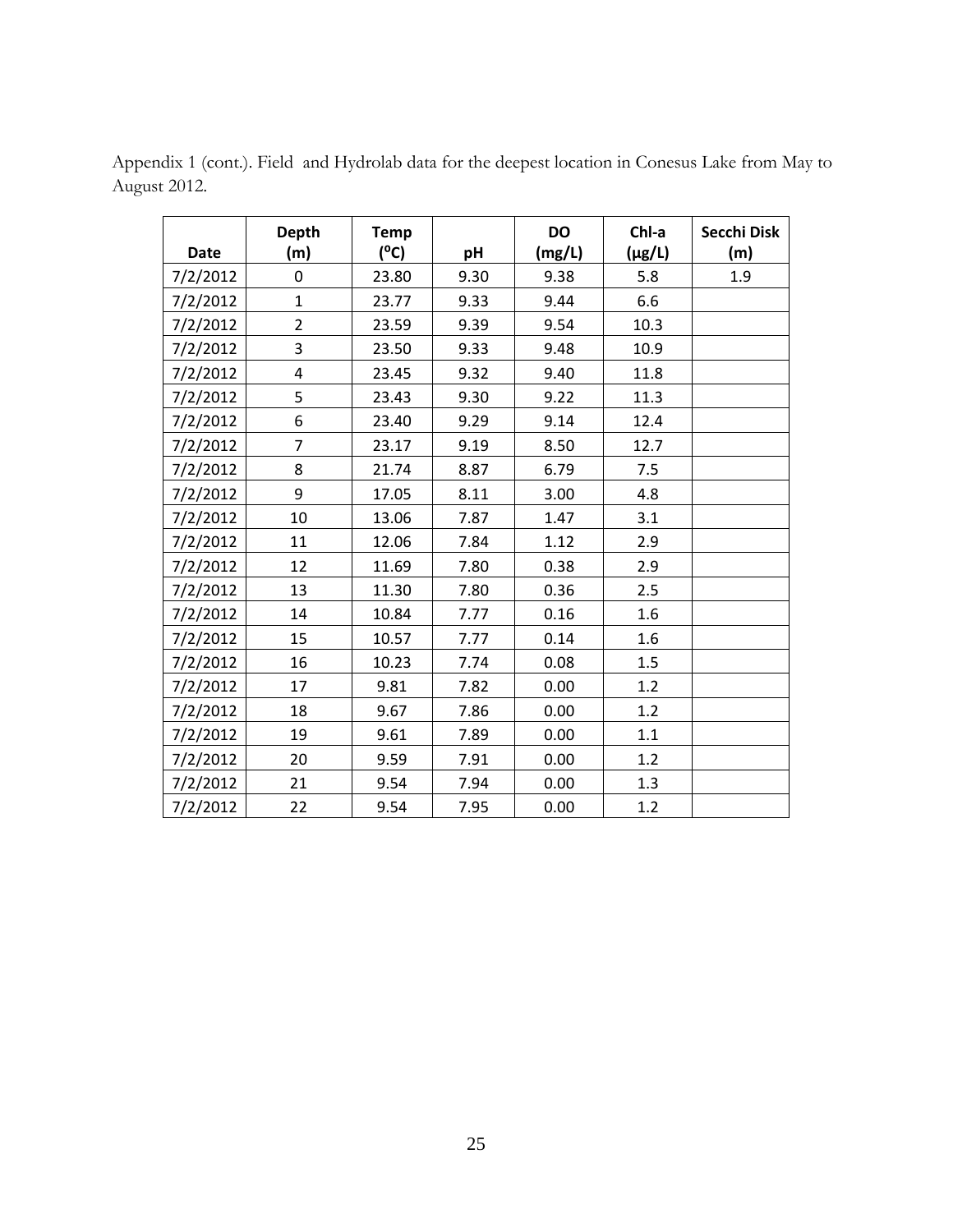| <b>Date</b> | <b>Depth</b><br>(m) | <b>Temp</b><br>$(^{\circ}C)$ | pH   | <b>DO</b><br>(mg/L) | Chl-a<br>$(\mu g/L)$ | Secchi Disk<br>(m) |
|-------------|---------------------|------------------------------|------|---------------------|----------------------|--------------------|
| 7/17/2012   | 0                   | 26.56                        | 9.26 | 8.81                | 4.5                  | 2.2                |
| 7/17/2012   | $\mathbf{1}$        | 26.50                        | 9.26 | 8.79                | 6.0                  |                    |
| 7/17/2012   | $\overline{2}$      | 26.41                        | 9.23 | 8.71                | 7.9                  |                    |
| 7/17/2012   | 3                   | 26.30                        | 9.18 | 8.49                | 8.8                  |                    |
| 7/17/2012   | $\overline{4}$      | 26.26                        | 9.18 | 8.52                | 8.5                  |                    |
| 7/17/2012   | 5                   | 26.25                        | 9.17 | 8.42                | 9.4                  |                    |
| 7/17/2012   | 6                   | 20.48                        | 8.10 | 1.02                | 3.7                  |                    |
| 7/17/2012   | $\overline{7}$      | 17.79                        | 8.05 | 0.03                | 3.1                  |                    |
| 7/17/2012   | 8                   | 15.44                        | 8.04 | 0.00                | 2.9                  |                    |
| 7/17/2012   | 9                   | 13.28                        | 8.03 | 0.00                | 3.0                  |                    |
| 7/17/2012   | 10                  | 13.11                        | 7.99 | 0.00                | 3.1                  |                    |
| 7/17/2012   | 11                  | 13.02                        | 7.95 | 0.00                | 2.7                  |                    |
| 7/17/2012   | 12                  | 12.50                        | 7.89 | 0.00                | 2.1                  |                    |
| 7/17/2012   | 13                  | 11.55                        | 7.80 | 0.00                | 1.7                  |                    |
| 7/17/2012   | 14                  | 10.85                        | 7.78 | 0.00                | 1.6                  |                    |
| 7/17/2012   | 15                  | 10.67                        | 7.80 | 0.00                | 1.7                  |                    |
| 7/17/2012   | 16                  | 10.30                        | 7.91 | 0.00                | 2.4                  |                    |
| 7/17/2012   | 17                  | 9.88                         | 7.96 | 0.00                | 2.1                  |                    |
| 7/17/2012   | 18                  | 9.79                         | 7.96 | 0.00                | 2.0                  |                    |
| 7/17/2012   | 19                  | 9.72                         | 7.95 | 0.00                | 2.0                  |                    |
| 7/17/2012   | 20                  | 9.64                         | 8.02 | 0.00                | 2.1                  |                    |
| 7/17/2012   | 21                  | 9.53                         | 8.01 | 0.00                | 2.0                  |                    |
| 7/17/2012   | 21.4                | 9.52                         | 8.04 | 0.00                | 1.9                  |                    |

Appendix 1 (cont.). Field and Hydrolab data for the deepest location in Conesus Lake from May to August 2012.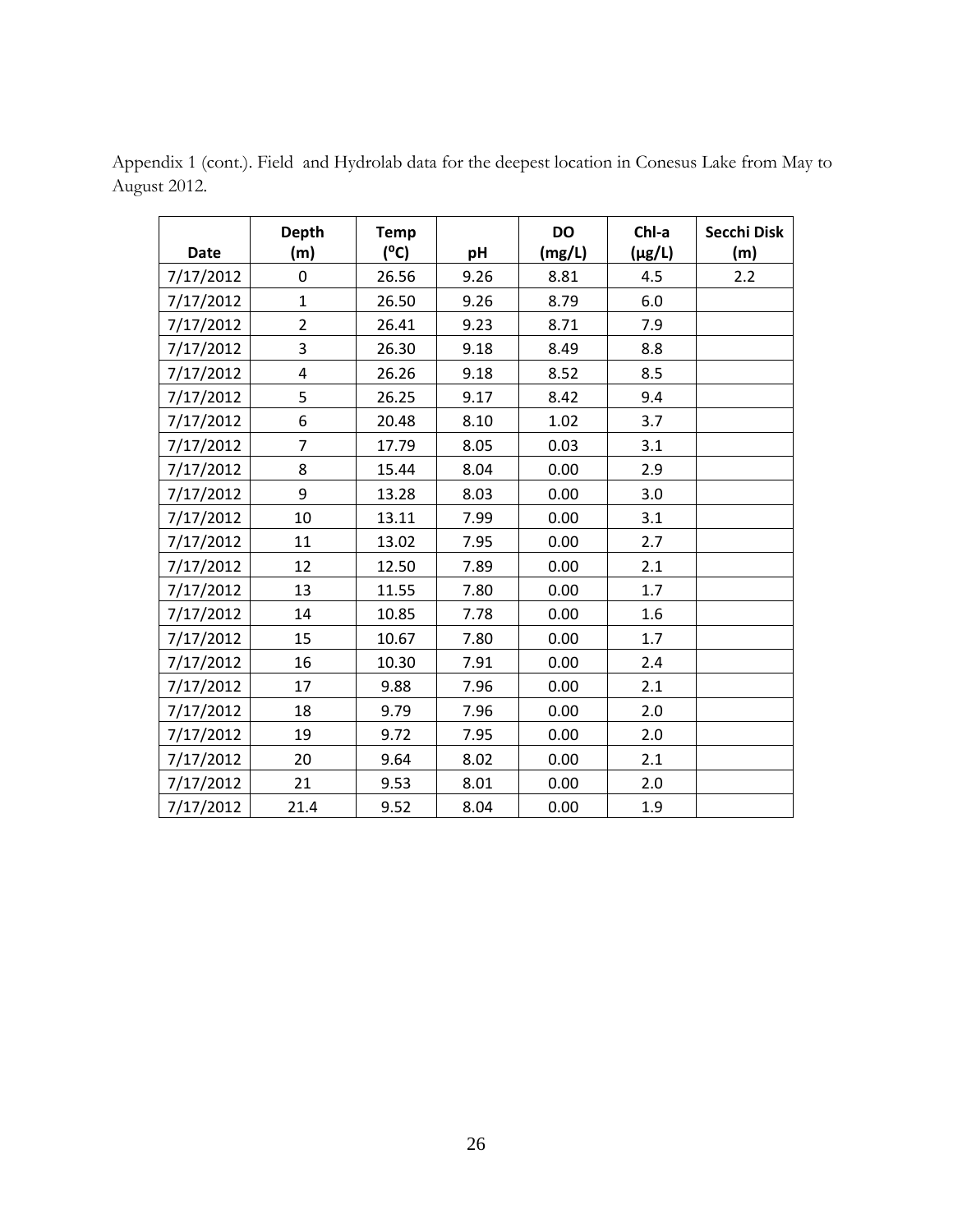| <b>Date</b> | <b>Depth</b><br>(m) | <b>Temp</b><br>(°C) | pH   | <b>DO</b><br>(mg/L) | Chl-a<br>$(\mu g/L)$ | Secchi Disk<br>(m) |
|-------------|---------------------|---------------------|------|---------------------|----------------------|--------------------|
| 8/1/2012    | 0                   | 24.82               | 9.15 | 7.27                | 4.9                  | 2.8                |
| 8/1/2012    | $\mathbf{1}$        | 24.80               | 9.13 | 7.25                | 6.2                  |                    |
| 8/1/2012    | $\overline{2}$      | 24.77               | 9.12 | 7.21                | 7.1                  |                    |
| 8/1/2012    | 3                   | 24.72               | 9.05 | 7.09                | 9.3                  |                    |
| 8/1/2012    | 4                   | 24.68               | 9.05 | 6.93                | 9.5                  |                    |
| 8/1/2012    | 5                   | 24.66               | 9.04 | 6.87                | 9.3                  |                    |
| 8/1/2012    | 6                   | 23.96               | 8.51 | 3.99                | 6.3                  |                    |
| 8/1/2012    | $\overline{7}$      | 22.11               | 8.13 | 0.79                | 3.9                  |                    |
| 8/1/2012    | 8                   | 20.31               | 8.08 | 0.00                | 2.5                  |                    |
| 8/1/2012    | 9                   | 17.79               | 8.09 | 0.00                | 2.5                  |                    |
| 8/1/2012    | 10                  | 15.71               | 8.07 | 0.00                | 2.4                  |                    |
| 8/1/2012    | 11                  | 13.78               | 8.01 | 0.00                | 2.6                  |                    |
| 8/1/2012    | 12                  | 12.62               | 7.98 | 0.00                | 6.5                  |                    |
| 8/1/2012    | 13                  | 12.07               | 7.95 | 0.00                | 1.8                  |                    |
| 8/1/2012    | 14                  | 11.64               | 7.92 | 0.00                | 1.5                  |                    |
| 8/1/2012    | 15                  | 11.14               | 7.90 | 0.00                | 1.7                  |                    |
| 8/1/2012    | 16                  | 10.38               | 7.93 | 0.00                | 1.6                  |                    |
| 8/1/2012    | 17                  | 9.92                | 8.00 | 0.00                | 1.5                  |                    |
| 8/1/2012    | 18                  | 9.85                | 7.99 | 0.00                | 1.4                  |                    |
| 8/1/2012    | 19                  | 9.79                | 7.99 | 0.00                | 1.4                  |                    |
| 8/1/2012    | 20                  | 9.80                | 8.01 | 0.00                | 1.4                  |                    |

Appendix 1 (cont.). Field and Hydrolab data for the deepest location in Conesus Lake from May to August 2012.